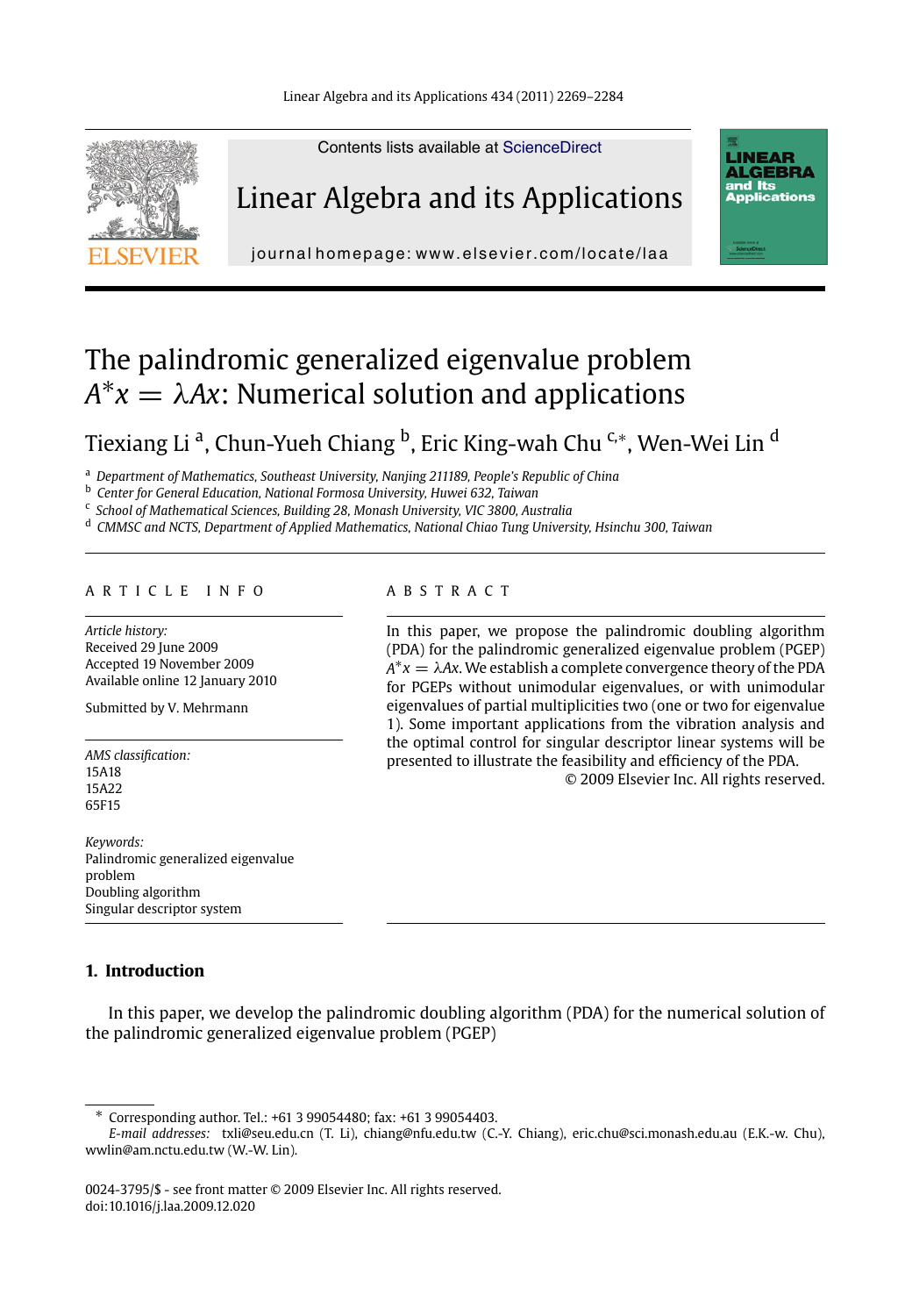$$
A^*x = \lambda Ax,\tag{1.1}
$$

where *A* is a real or complex  $N \times N$  matrix,  $\lambda \in \mathbb{C}$  and  $x \in \mathbb{C}^N \setminus \{0\}$  are eigenvalue and the corresponding eigenvector of  $(1.1)$ , respectively. Here, the symbol " $*$ " =  $\top$  (Transpose) or H (Hermitian). The pe[nci](#page-15-0)l *<sup>A</sup>*<sup>∗</sup> − *λ<sup>A</sup>* and the pair *(A*∗*, A)* [are](#page-15-0) usually called a palin[dro](#page-15-0)mic linear pencil and a palindromic matrix pair, respectively. It is easily seen that the eigenvalues of (1.1) satisfy the reciprocal property, i.e., they appear in pairs as in {*λ,* <sup>1</sup>*/λ*∗}.

The PGEPs with complex coefficient matric[es](#page-15-0) were firstly suggested as "good" linear[iza](#page-15-0)tions [5,6] of palindromic polynomial/quadratic matrix pencils, arising from the study of vibration analysis [2, 4,12]. A PGEP with real coefficient matrices can also be shown to be equivalent to the generalized continuous/discrete-time algebraic Riccati equations, associated with the continuous/discrete-time, linear-quadratic optimal control problems (see [11] for details).

The standard approach for solving the PGEP is to compute its generalized Schur form (e.g., by  $qz$  in MATLAB), ignoring its symmetric or palindromic structure in *(A*∗*, A)*. However, the reciprocal property of eigenvalues of (1.1) is not preserved by computation generally, producing large numerical errors [7]. Recently, a QR-like algorithm [8] and a hybrid method [7] (which combines Jacobi-type method with the Laub's trick) were proposed for the PGEP. The QR-like algorithm generally requires  $O(N^4)$  flops and the hybrid method requires  $O(N^3 \log(N))$  flops. Alternatively, for methods of cubic complexity, a URV-decomposition based structured method [9] and a structure-preserving algorithm [3] for PGEPs were proposed, producing eigenvalues which are paired to working precision. Unfortunately for PGEPs, these more efficient (and equivalent) methods require the transformation of the PGEP to the quadratic form  $(\mu^2 A^* + \mu \cdot 0 + A)x = 0$ , leading to operations in larger  $2N \times 2N$  matrices. The PDA is a unique and more direct, thus more efficient, algorithm for the PGEP.

The purpose of this paper is to develop the PDA for solving the PGEP structurally. We establish quadratic convergence and linear convergence with rate 1*/*2 of the PDA, respectively, when *(A*∗*, A)* has no unimodular eigenvalues and has unimodular eigenvalues with partial multiplicities two. In application to discrete-time optimal control problems, we especially develop a new algorithm combined with the PDA (as in Algorithm 4.1) for solving the optimal control of *singular* descriptor linear systems. To our knowledge, the associated generalized discrete-time algebraic Riccati equation (GDARE) has not been solved successfully in a structure-preserving manner.

This paper is organized as follows. In Section 2 we develop the palindromic doubling algorithm (PDA) for solving PGEPs. In Section 3 we establish the convergence theory for the PDA. In Section 4 we use the PDA to compute numerical solutions structurally in different applications in PGEPs, GCAREs and GDAREs. Concluding remarks are given in Section 5. Throughout this paper, C*<sup>m</sup>*×*<sup>n</sup>* and R*<sup>m</sup>*×*<sup>n</sup>* denote the sets of *<sup>m</sup>* × *<sup>n</sup>* complex and real matrices,

respectively. For convenience, we denote  $\mathbb{C}^n = \mathbb{C}^{n \times 1}$ ,  $\mathbb{C} = \mathbb{C}^1$ ,  $\mathbb{R}^n = \mathbb{R}^{n \times 1}$  and  $\mathbb{R} = \mathbb{R}^1$ . The open left-half plane and the open unit disk are denoted by C− and D1, respectively; 0*m*×*n(*0*m)* and *Im* are the  $m \times n(m \times m)$  zero matrix and the  $m \times m$  identity matrix, respectively. We use  $\sigma(A, B)$  to denote the spectrum of the matrix pair  $(A, B)$ , and  $\|\cdot\|$  denotes the 2-norm of a matrix.

# **2. Palindromic doubling algorithm**

For a given palindromic matrix pair *(A*∗*, A)*, we shall develop a doubling algorithm for solving the associated PGEP which preserves the palindromic structure at each iterative step.

Suppose  $-1 \notin \sigma(A^*,A)$  (the assumption can be removed later in Remark 3.1). We then have

$$
A^*(A^* + A)^{-1}A = ((A^* + A) - A)(A^* + A)^{-1}(A + A^* - A^*)
$$
  
=  $(I - A(A^* + A)^{-1})((A^* + A) - A^*)$   
=  $A(A^* + A)^{-1}A^*$ . (2.1)

From (2.1), it is easily seen that

$$
\[A(A^* + A)^{-1}, A^*(A^* + A)^{-1}\] \begin{bmatrix} A^* \\ -A \end{bmatrix} = 0. \tag{2.2}
$$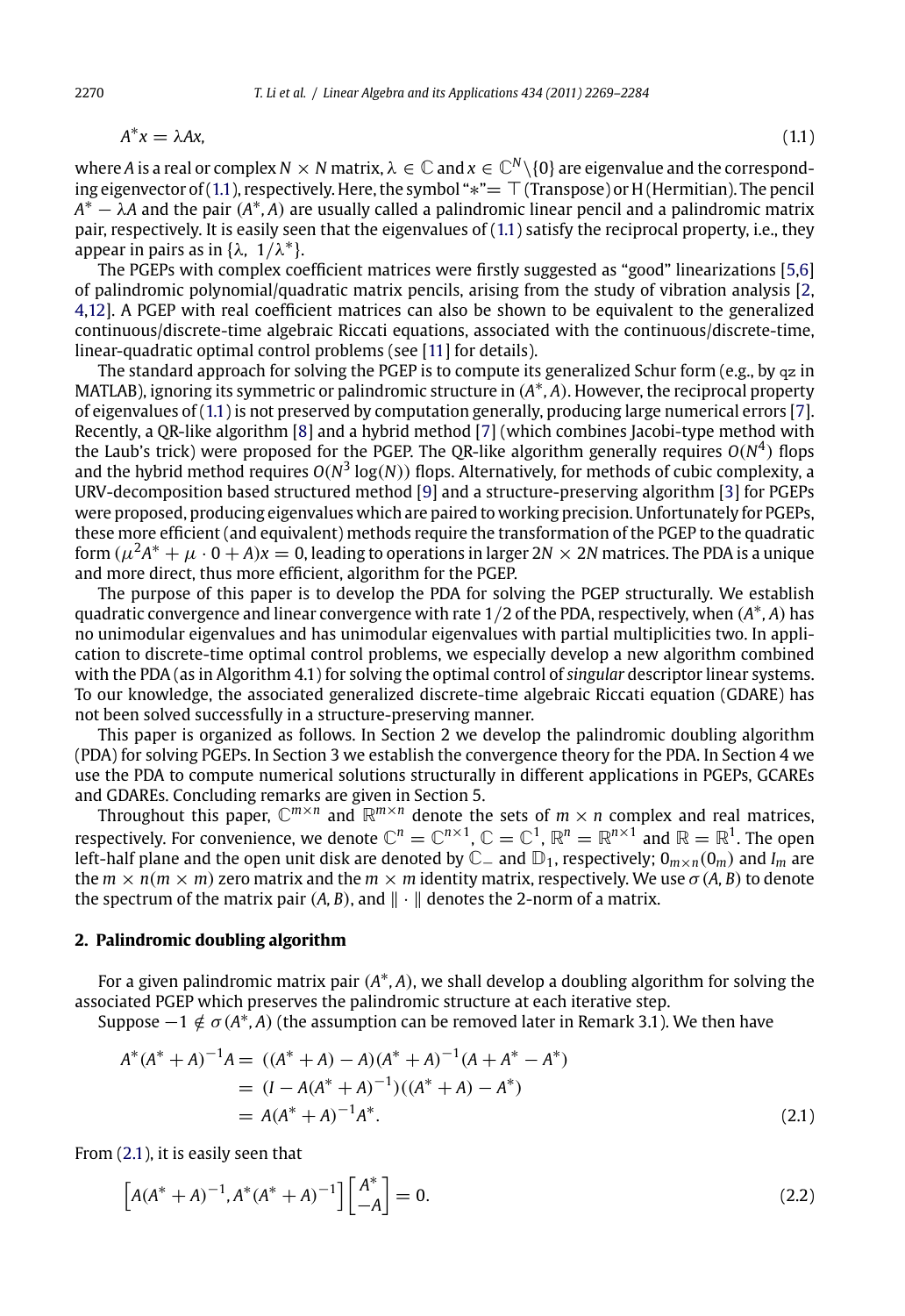<span id="page-2-0"></span>We now define the doubling transform  $A \to \widehat{A}$  by

$$
\widehat{A} = A(A^* + A)^{-1}A. \tag{2.3}
$$

**Theorem 2.1.** *The matrix pair*  $(\widehat{A}^*, \widehat{A})$  *has the doubling property; i.e., if* 

$$
A^*U = AUS,\tag{2.4}
$$

where  $U \in \mathbb{C}^{N \times \ell}$  and  $S \in \mathbb{C}^{\ell \times \ell}$ , then

$$
\widehat{A}^*U = \widehat{A}US^2. \tag{2.5}
$$

**Proof.** Multiplying the both sides of (2.4) by  $A^*(A^* + A)^{-1}$ , and (2.1) and (2.4) imply (2.5).  $□$ 

From Theorem 2.1, we see that the doubling transform (2.3) preserves the palindromic structure. So, for a palindromic matrix pair  $(A_0^*, A_0)$  with  $A_0 \in \mathbb{C}^{N \times N}$ , we can develop the PDA to generate the sequence  $\{(A_k^*, A_k)\}\$ if no breakdown occurs in the iterative process.

**PDA Algorithm** Given  $A_0 \in \mathbb{C}^{N \times N}$ ,  $\tau$  (a small tolerance),

**for**  $k = 0, 1, 2, \ldots$ , **compute** 

$$
A_{k+1} = A_k \left( A_k^* + A_k \right)^{-1} A_k,
$$
  
\n**if** dist(Null $(A_{k+1})$ , Null $(A_k)$ ) <  $\tau$ , then stop, (2.6)

**end for**

Here, "Null $(\cdot)$ " denotes the null space of the given matrix and "dist $(\cdot, \cdot)$ " denotes the distance between two subspaces.

To develop the PDA further, denote

$$
A_k = H_k + K_k, \tag{2.7a}
$$

where

$$
H_k = \frac{1}{2} \left( A_k^* + A_k \right) = H_k^*, \quad K_k = \frac{1}{2} \left( A_k - A_k^* \right) = -K_k^* \tag{2.7b}
$$

are the ∗-symmetric and ∗-anti-symmetric parts of *Ak*, respectively. Then the iteration (2.6) can be rewritten as

$$
A_{k+1} = H_{k+1} + K_{k+1} = \frac{1}{2}(H_k + K_k)H_k^{-1}(H_k + K_k)
$$
  
=  $\frac{1}{2}(H_k + K_kH_k^{-1}K_k) + K_k.$ 

The iteration (2.6) in the PDA can be simplified to

$$
H_{k+1} = \frac{1}{2} \left( H_k + K_0 H_k^{-1} K_0 \right),
$$
  

$$
K_{k+1} = K_k = \cdots = K_0.
$$

# **3. Convergence of PDA**

Let  $A_0\in\mathbb{C}^{N\times N}.$  Suppose the eigenvalue "1" of  $(A_0^*,A_0)$  (if exists) has partial multiplicity one or two, and the other unimodular eigenvalues of  $(A_0^*, A_0)$  (if exist) have exactly partial multiplicities two. By the theorem of Kronecker canonical form there are nonsingular matrices *Q* and *Z* such that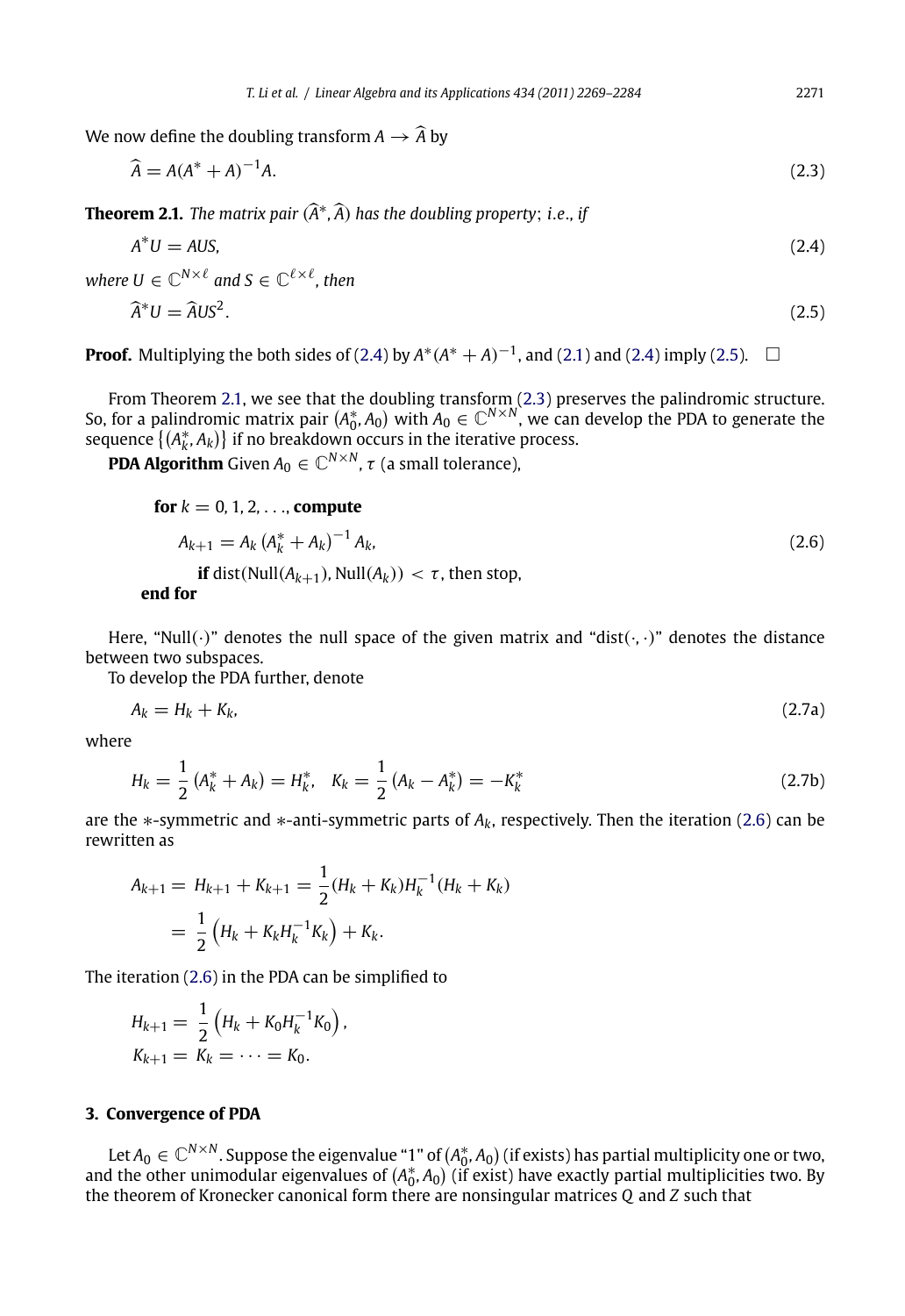$$
QA_0^* Z = \begin{bmatrix} J_0 \oplus \Omega_0 & 0_{\ell, \tilde{\ell}} \oplus I_r \\ 0_{\tilde{n}, n} & I_{\tilde{\ell}} \oplus \Omega_0 \end{bmatrix} \equiv C_0, \tag{3.1a}
$$

$$
QA_0Z = \begin{bmatrix} I_n & 0_{n,\tilde{n}} \\ 0_{\tilde{n},n} & \tilde{J}_0^* \oplus I_r \end{bmatrix} \equiv D_0,\tag{3.1b}
$$

where  $\varOmega_0=\text{diag}\left(e^{i\omega_1},\ldots,e^{i\omega_r}\right)\!,$   $J_0\in\mathbb{C}^{\ell\times\ell}$  consists of stable Jordan blocks (i.e.,  $\rho\left(J_0\right)< 1$ , where  $\rho(\cdot)$  is the radius of the spectrum) and  $\tilde{J}_0^* = J_0 \oplus I_m$  with  $n = \ell + r$ ,  $\tilde{\ell} = \ell + m$ ,  $\tilde{n} = n + m = \ell + r$  $r + m$  and  $N = 2n + m$ . Here "⊕" denotes the direct sum of matrices.

Since  $C_0D_0 = D_0C_0$ , from (3.1b) we have that  $A_0^*ZD_0 = A_0ZC_0$ . From Theorem 2.1 and steps in the PDA, it follows that

$$
A_k^* Z D_0^{2^k} = A_k Z C_0^{2^k}.
$$
\n(3.2)

Substituting (3.1b) into (3.2), we get

$$
A_k^* Z \begin{bmatrix} I_n & 0_{n,\tilde{n}} \\ 0_{\tilde{n},n} & \tilde{U}_0^* \end{bmatrix}^k \oplus I_r \end{bmatrix} = A_k Z \begin{bmatrix} J_0^{2^k} \oplus \Omega_0^{2^k} & 0_{\ell,\tilde{\ell}} \oplus \Gamma_k \\ 0_{\tilde{n},n} & I_\ell \oplus \Omega_0^{2^k} \end{bmatrix},\tag{3.3}
$$

where  $\varGamma_k = 2^k \varOmega_0^{2^k-1}.$  On the other hand, we can interchange the role of  $(A_0^*,A_0)$  by considering the pair  $(A_0, A_0^*)$  which has the same Kronecker structure as  $(A_0^*, A_0)$ . Therefore, there are nonsingular *P* and *Y* such that

$$
PA_0Y = \begin{bmatrix} J_0^* \oplus \Omega_0^* & 0_{\ell, \tilde{\ell}} \oplus I_r \\ 0_{\tilde{n}, n} & I_{\tilde{\ell}} \oplus \Omega_0^* \end{bmatrix} \equiv E_0,
$$
\n(3.4a)

$$
PA_0^*Y = \begin{bmatrix} I_n & 0_{n,\tilde{n}} \\ 0_{\tilde{n},n} & \tilde{j}_0 \oplus I_r \end{bmatrix} \equiv F_0,\tag{3.4b}
$$

Since  $E_0F_0 = F_0E_0$ , we deduce that  $A_0YF_0 = A_0^*YE_0$ . Using the similar arguments as i[n \(3.2](#page-2-0)) and (3.3), we obtain

$$
A_k Y \begin{bmatrix} I_n & 0_n \\ 0_n & \tilde{J}_0^{2^k} \oplus I_r \end{bmatrix} = A_k^* Y \begin{bmatrix} \left( J_0^* \right)^{2^k} \oplus \left( \Omega_0^* \right)^{2^k} & 0_{\ell, \tilde{\ell}} \oplus \Gamma_k^* \\ 0_{\tilde{n}, n} & I_{\tilde{\ell}} \oplus \left( \Omega_0^* \right)^{2^k} \end{bmatrix} . \tag{3.5}
$$

We partition  $A_k$ ,  $H_k$  and  $K_0$  in (2.7a) into four sub-blocks as in

$$
A_k = \begin{bmatrix} A_{k1} & A_{k3} \\ A_{k2} & A_{k4} \end{bmatrix}, \quad H_k = \begin{bmatrix} H_{k1} & H_{k2}^* \\ H_{k2} & H_{k4} \end{bmatrix}, \quad K_0 = \begin{bmatrix} K_{01} & -K_{02}^* \\ K_{02} & K_{04} \end{bmatrix},
$$
(3.6a)

where  $A_{k1},H_{k1},K_{01}\in\mathbb{C}^{n\times n}$ ,  $A_{k2}^*$ ,  $A_{k3},H_{k2}^*$ ,  $K_{02}^*\in\mathbb{C}^{n\times\tilde{n}}$  and  $A_{k4},H_{k4},K_{04}\in\mathbb{C}^{\tilde{n}\times\tilde{n}}$ . From (2.7a) and (3.6a), we also have

$$
A_{k1} = H_{k1} + K_{01}, \quad A_{k2} = H_{k2} + K_{02}, \tag{3.6b}
$$

$$
A_{k3} = H_{k2}^* - K_{02}^*, \quad A_{k4} = H_{k4} + K_{04}.
$$
 (3.6c)

Furthermore, we partition *Z* in (3.3) and *Y* in (3.5) as in

$$
Z = \begin{bmatrix} Z_1 & Z_3 \\ Z_2 & Z_4 \end{bmatrix}, \quad Y = \begin{bmatrix} Y_1 & Y_3 \\ Y_2 & Y_4 \end{bmatrix},\tag{3.7}
$$

where  $Z_1, Y_1 \in \mathbb{C}^{n \times n}$ ;  $Z_2^*, Z_3, Y_2^*, Y_3 \in \mathbb{C}^{n \times \tilde{n}}$  and  $Z_4, Y_4 \in \mathbb{C}^{\tilde{n} \times \tilde{n}}$ . For convenience, we denote

$$
Z_{i,a} \equiv Z_i(:, 1:\ell), Y_{i,a} \equiv Y_i(:, 1:\ell), i = 3, 4,
$$
\n(3.8)

$$
Z_{i,b} \equiv Z_i(:, \ell+1:n), Y_{i,b} \equiv Y_i(:, \ell+1:n), i = 1, 2. \tag{3.9}
$$

<span id="page-3-0"></span>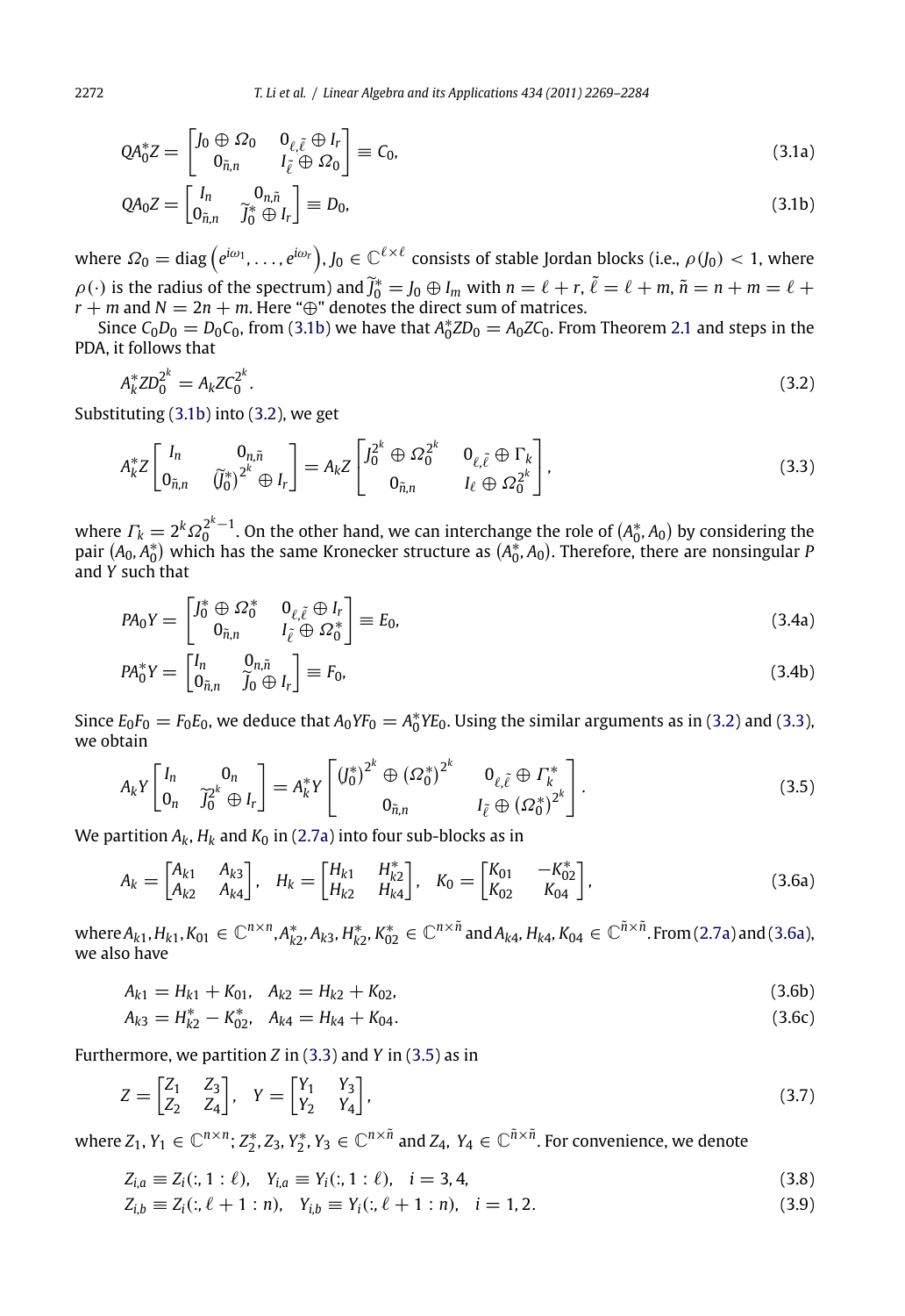<span id="page-4-0"></span> $\bf{Theorem 3.1.}$   $\,$   $Let A_0 \in \mathbb{C}^{N \times N}$  . Suppose that the eigenvalue " $1$  " of  $(A_0^*,A_0)$  (if exists) has partial multiplicity *one or two, the other unimodular eigenvalues of A*∗ <sup>0</sup>*, A*<sup>0</sup> *(if exist) have exactly partial multiplicities two,* and (3.1b) and (3.4b) hold with  $\tilde{n} \leqslant 2\ell$  (i.e.,  $r + m \leqslant \ell$ ). Suppose that  $Z_1$  and  $Y_1$  in (3.7) are invertible, and  $W \equiv [\Phi Z_{3,a} - Z_{4,a} | \Psi Y_{3,a} - Y_{4,a}] \in \mathbb{C}^{\tilde{n} \times 2\ell}$  is of full row rank, where  $\Phi \equiv Z_2 Z_1^{-1}$ ,  $\Psi \equiv Y_2 Y_1^{-1}$ . If  $-1 \notin \bigcup_{j=1}^r \left\{e^{2^ki\omega_j}, k\geqslant 0\right\}$  , then the sequence  $\{(A^*_k, A_k)\}$  $\{(A^*_k, A_k)\}$  $\{(A^*_k, A_k)\}$  generated by the PDA is well defined and satisfies

$$
A_k^* \begin{bmatrix} Z_1 \\ Z_2 \end{bmatrix} \to 0, \text{ linearly as } k \to \infty,
$$
\n(3.10a)

$$
A_k \begin{bmatrix} Y_1 \\ Y_2 \end{bmatrix} \to 0, \text{ linearly as } k \to \infty,
$$
\n(3.10b)

with convergence rate  $1/2$ , where  $\text{span}\begin{Bmatrix} Z_1 \ Z_2 \end{Bmatrix}$  $\}$  *and* span $\begin{cases} Y_3 \\ Y_4 \end{cases}$  *form the weakly stable and the unstable invariant subspaces of*  $(A_0^*, A_0)$  corresponding to  $\widetilde{(J_0 \oplus \Omega_0, I_n)}$  and  $(I_n, J_0^* \oplus \Omega_0^*)$ , respectively.

**Proof.** Since  $-1 \notin \bigcup_{j=1}^r \left\{ e^{2^ki\omega_j}, k \geqslant 0 \right\}$ , from (2.6) we see that  $-1 \notin \sigma$   $(A_k^*, A_k)$ , thus,  $A_k^* + A_k$  is invertible for all *k*.

From (3.6a), (3.3) and (3.7), we have

$$
A_{k1}^* Z_1 + A_{k2}^* Z_2 = A_{k1} Z_1 \left( J_0^{2^k} \oplus \Omega_0^{2^k} \right) + A_{k3} Z_2 \left( J_0^{2^k} \oplus \Omega_0^{2^k} \right), \tag{3.11}
$$

$$
A_{k3}^* Z_1 + A_{k4}^* Z_2 = A_{k2} Z_1 \left( J_0^{2^k} \oplus \Omega_0^{2^k} \right) + A_{k4} Z_2 \left( J_0^{2^k} \oplus \Omega_0^{2^k} \right), \tag{3.12}
$$

$$
A_{k1}^{*}Z_{3}\left(\tilde{J}_{0}^{*}\right)^{2^{k}}\oplus I_{r}\right) + A_{k2}^{*}Z_{4}\left(\tilde{J}_{0}^{*}\right)^{2^{k}}\oplus I_{r}\right) = A_{k1}\left[Z_{1}(0_{\ell,\tilde{\ell}}\oplus\Gamma_{k}) + Z_{3}\left(I_{\tilde{\ell}}\oplus\Omega_{0}^{2^{k}}\right)\right] + A_{k3}\left[Z_{2}(0_{\ell,\tilde{\ell}}\oplus\Gamma_{k}) + Z_{4}\left(I_{\tilde{\ell}}\oplus\Omega_{0}^{2^{k}}\right)\right],
$$
\n(3.13)\n
$$
A_{k3}^{*}Z_{3}\left(\tilde{J}_{0}^{*}\right)^{2^{k}}\oplus I_{r}\right) + A_{k4}^{*}Z_{4}\left(\tilde{J}_{0}^{*}\right)^{2^{k}}\oplus I_{r}\right) = A_{k2}\left[Z_{1}(0_{\ell,\tilde{\ell}}\oplus\Gamma_{k}) + Z_{3}\left(I_{\tilde{\ell}}\oplus\Omega_{0}^{2^{k}}\right)\right] + A_{k4}\left[Z_{2}(0_{\ell,\tilde{\ell}}\oplus\Gamma_{k}) + Z_{4}\left(I_{\tilde{\ell}}\oplus\Omega_{0}^{2^{k}}\right)\right].
$$
\n(3.14)

Post-multiplying (3.13) by  $0_{\tilde{\ell},\ell} \oplus \varGamma_k^{-1}\varOmega_0^{2^k}$ , we get

$$
A_{k1}^{*}Z_{3}\left(0_{\tilde{\ell},\ell}\oplus\Gamma_{k}^{-1}\Omega_{0}^{2^{k}}\right)+A_{k2}^{*}Z_{4}\left(0_{\tilde{\ell},\ell}\oplus\Gamma_{k}^{-1}\Omega_{0}^{2^{k}}\right)\\ = (A_{k1}Z_{1}+A_{k3}Z_{2})\left(0_{\ell}\oplus\Omega_{0}^{2^{k}}\right)+(A_{k1}Z_{3}+A_{k3}Z_{4})\left(0_{\tilde{\ell},\ell}\oplus\Omega_{0}^{2^{k}}\Gamma_{k}^{-1}\Omega_{0}^{2^{k}}\right).
$$
\n(3.15)

Substituting (3.15) into (3.11) and using  $\Omega_0^{2^k} \varGamma_k^{-1} \varOmega_0^{2^k} = 2^{-k} \varOmega_0^{2^k+1}$ , we have

$$
A_{k1}^* Z_1 + A_{k2}^* Z_2 = (A_{k1} Z_1 + A_{k3} Z_2) \left( J_0^{2^k} \oplus 0_r \right) + (A_{k1} Z_1 + A_{k3} Z_2) \left( 0_\ell \oplus \Omega_0^{2^k} \right)
$$
  
=  $(A_{k1} Z_1 + A_{k3} Z_2) \left( J_0^{2^k} \oplus 0_r \right) + (A_{k1}^* Z_3 + A_{k2}^* Z_4) \left( 0_{\tilde{\ell}, \ell} \oplus \Gamma_k^{-1} \Omega_0^{2^k} \right)$   
-  $(A_{k1} Z_3 + A_{k3} Z_4) \left( 0_{\tilde{\ell}, \ell} \oplus 2^{-k} \Omega_0^{2^k + 1} \right).$  (3.16)

Using (3.6a) and re-arranging (3.16), we get

$$
H_{k1}Z\left\{Z_1\left[I_n-\left(J_0^{2^k}\oplus 0_r\right)\right]-Z_3\left[0_{\tilde{\ell},\ell}\oplus 2^{-k}\Omega_0\left(I_r-\Omega_0^{2^k}\right)\right]\right\}
$$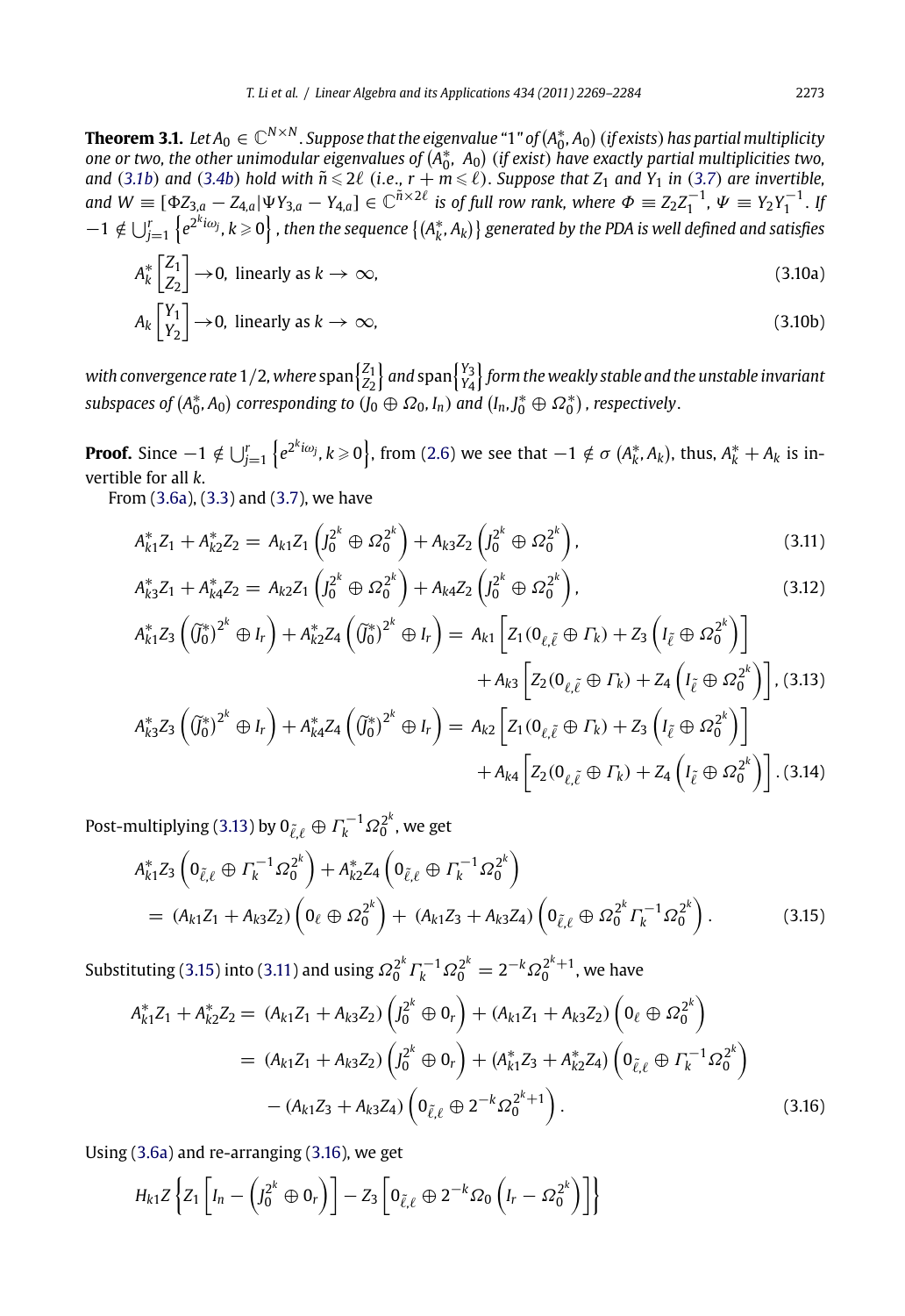$$
+ H_{k2}^* \left\{ Z_2 \left[ I_n - \left( J_0^{2^k} \oplus 0_r \right) \right] - Z_4 \left[ 0_{\tilde{\ell}, \ell} \oplus 2^{-k} \Omega_0 \left( I_r - \Omega_0^{2^k} \right) \right] \right\}
$$
  
=  $K_{01} \left\{ Z_1 \left[ I_n + \left( J_0^{2^k} \oplus 0_r \right) \right] - Z_3 \left[ 0_{\tilde{\ell}, \ell} \oplus 2^{-k} \Omega_0 \left( I_r + \Omega_0^{2^k} \right) \right] \right\}$   
-  $K_{02}^* \left\{ Z_2 \left[ I_n + \left( J_0^{2^k} \oplus 0_r \right) \right] - Z_4 \left[ 0_{\tilde{\ell}, \ell} \oplus 2^{-k} \Omega_0 \left( I_r + \Omega_0^{2^k} \right) \right] \right\}.$  (3.17)

Denote

$$
\epsilon_k \equiv \max \left\{ \rho \left( J_0 \right)^{2^k}, 2^{-k} \right\} \to 0, \quad \text{as } k \to \infty. \tag{3.18}
$$

Since  $\left\| \varOmega_0^{2^k} \right\|$  is bounded and  $Z_1$  is invertible, by letting  $\varPhi \equiv Z_2 Z_1^{-1}$ , (3.17) can be simplified to

$$
H_{k1} = -H_{k2}^*(\Phi + O(\epsilon_k)) + K_{01} - K_{02}^*\Phi + O(\epsilon_k). \tag{3.19}
$$

Post-multiplying (3.13) by  $I_{\tilde{\ell}}\oplus \varGamma_k^{-1}$ , we have

$$
A_{k1}^{*}Z_{3}\left(\tilde{J}_{0}^{*}\right)^{2^{k}} \oplus \Gamma_{k}^{-1}\right) + A_{k2}^{*}Z_{4}\left(\tilde{J}_{0}^{*}\right)^{2^{k}} \oplus \Gamma_{k}^{-1}\right)
$$
  
=  $A_{k1}\left[Z_{1}(0_{\ell,\tilde{\ell}} \oplus I_{r}) + Z_{3}\left(I_{\tilde{\ell}} \oplus \Omega_{0}^{2^{k}}\Gamma_{k}^{-1}\right)\right]$   
+  $A_{k3}\left[Z_{2}(0_{\ell,\tilde{\ell}} \oplus I_{r}) + Z_{4}\left(I_{\tilde{\ell}} \oplus \Omega_{0}^{2^{k}}\Gamma_{k}^{-1}\right)\right].$  (3.20)

From (3.6a) and (3.18), (3.20) becomes

$$
H_{k1}[Z_3(I_{\ell} \oplus 0_{m+r}) + Z_1(0_{\ell,\tilde{\ell}} \oplus I_r) + O(\epsilon_k)] + H_{k2}^*[Z_4(I_{\ell} \oplus 0_{m+r}) + Z_2(0_{\ell,\tilde{\ell}} \oplus I_r) + O(\epsilon_k)]
$$
  
=  $-K_{01}[Z_3(I_{\ell} \oplus 2I_m \oplus 0_r) + Z_1(0_{\ell,\tilde{\ell}} \oplus I_r) + O(\epsilon_k)]$   
+  $K_{02}^*[Z_4(I_{\ell} \oplus 2I_m \oplus 0_r) + Z_2(0_{\ell,\tilde{\ell}} \oplus I_r) + O(\epsilon_k)].$  (3.21)

Substituting (3.19) into (3.21) we get

$$
H_{k2}^* \left\{ (\phi + O(\epsilon_k)) [Z_3(I_\ell \oplus 0_{m+r}) + Z_1(0_{\ell, \tilde{\ell}} \oplus I_r) + O(\epsilon_k)] - Z_4(I_\ell \oplus 0_{m+r}) - Z_2(0_{\ell, \tilde{\ell}} \oplus I_r) + O(\epsilon_k) \right\} = O(1).
$$

Since  $\Phi Z_{1,b} = Z_{2,b}$ , it holds that

$$
H_{k2}^*([\Phi Z_{3,a} - Z_{4,a}] + O(\epsilon_k)) = O(1) \in \mathbb{C}^{\tilde{n}\times \ell}.
$$
\n(3.22)

On the other hand, from (3.6a), (3.5) and (3.7), we have

$$
A_{k1}Y_1 + A_{k3}Y_2 = A_{k1}^*Y_1 \left( (J_0^*)^{2^k} \oplus (\Omega_0^*)^{2^k} \right) + A_{k2}^*Y_2 \left( (J_0^*)^{2^k} \oplus (\Omega_0^*)^{2^k} \right), \tag{3.23}
$$

$$
A_{k2}Y_1 + A_{k4}Y_2 = A_{k3}^*Y_1((J_0^*)^{2^k} \oplus (\Omega_0^*)^{2^k}) + A_{k4}^*Y_2((J_0^*)^{2^k} \oplus (\Omega_0^*)^{2^k}),
$$
\n
$$
A_{k1}Y_2 + A_{k4}Y_2 + A_{k4}Y_2 + A_{k4}Y_2 + A_{k4}Y_2 + A_{k4}Y_2 + A_{k4}Y_2 + A_{k4}Y_2 + A_{k4}Y_2 + A_{k4}Y_2 + A_{k4}Y_2 + A_{k4}Y_2 + A_{k4}Y_2 + A_{k4}Y_2 + A_{k4}Y_2 + A_{k4}Y_2 + A_{k4}Y_2 + A_{k4}Y_2 + A_{k4}Y_2 + A_{k4}Y_2 + A_{k4}Y_2 + A_{k4}Y_2 + A_{k4}Y_2 + A_{k4}Y_2 + A_{k4}Y_2 + A_{k4}Y_2 + A_{k4}Y_2 + A_{k4}Y_2 + A_{k4}Y_2 + A_{k4}Y_2 + A_{k4}Y_2 + A_{k4}Y_2 + A_{k4}Y_2 + A_{k4}Y_2 + A_{k4}Y_2 + A_{k4}Y_2 + A_{k4}Y_2 + A_{k4}Y_2 + A_{k4}Y_2 + A_{k4}Y_2 + A_{k4}Y_2 + A_{k4}Y_2 + A_{k4}Y_2 + A_{k4}Y_2 + A_{k4}Y_2 + A_{k4}Y_2 + A_{k4}Y_2 + A_{k4}Y_2 + A_{k4}Y_2 + A_{k4}Y_2 + A_{k4}Y_2 + A_{k4}Y_2 + A_{k4}Y_2 + A_{k4}Y_2 + A_{k4}Y_2 + A_{k4}Y_2 + A_{k4}Y_2 + A_{k4}Y_2 + A_{k4}Y_2 + A_{k4}Y_2 + A_{k4}Y_2 + A_{k4}Y_2 + A_{k4}Y_2 + A_{k4}Y_2 + A_{k4}Y_2 + A_{k4}Y_2 + A_{k4}Y_2 + A_{k4}Y_2 + A_{k4}Y_2 + A_{k4}Y_2 + A_{k4}Y_2 + A_{k4}Y_2 + A_{k4}Y_2 + A_{k
$$

$$
A_{k1}Y_3\left(\tilde{J}_0^{2^k} \oplus I_r\right) + A_{k3}Y_4\left(\tilde{J}_0^{2^k} \oplus I_r\right) = (A_{k1}^*Y_3 + A_{k2}^*Y_4)\left(I_{\tilde{\ell}} \oplus (\Omega_0^*)^{2^k}\right) + (A_{k1}^*Y_1 + A_{k2}^*Y_2)\left(0_{\ell,\tilde{\ell}} \oplus \Gamma_k^*\right),
$$
\n(3.25)

$$
A_{k2}Y_3\left(\tilde{J}_0^{2^k} \oplus I_r\right) + A_{k4}Y_4\left(\tilde{J}_0^{2^k} \oplus I_r\right) = (A_{k3}^*Y_3 + A_{k4}^*Y_4)\left(I_{\tilde{\ell}} \oplus (\Omega_0^*)^{2^k}\right) + (A_{k3}^*Y_1 + A_{k4}^*Y_2)\left(0_{\ell,\tilde{\ell}} \oplus \Gamma_k^*\right).
$$
\n(3.26)

<span id="page-5-0"></span>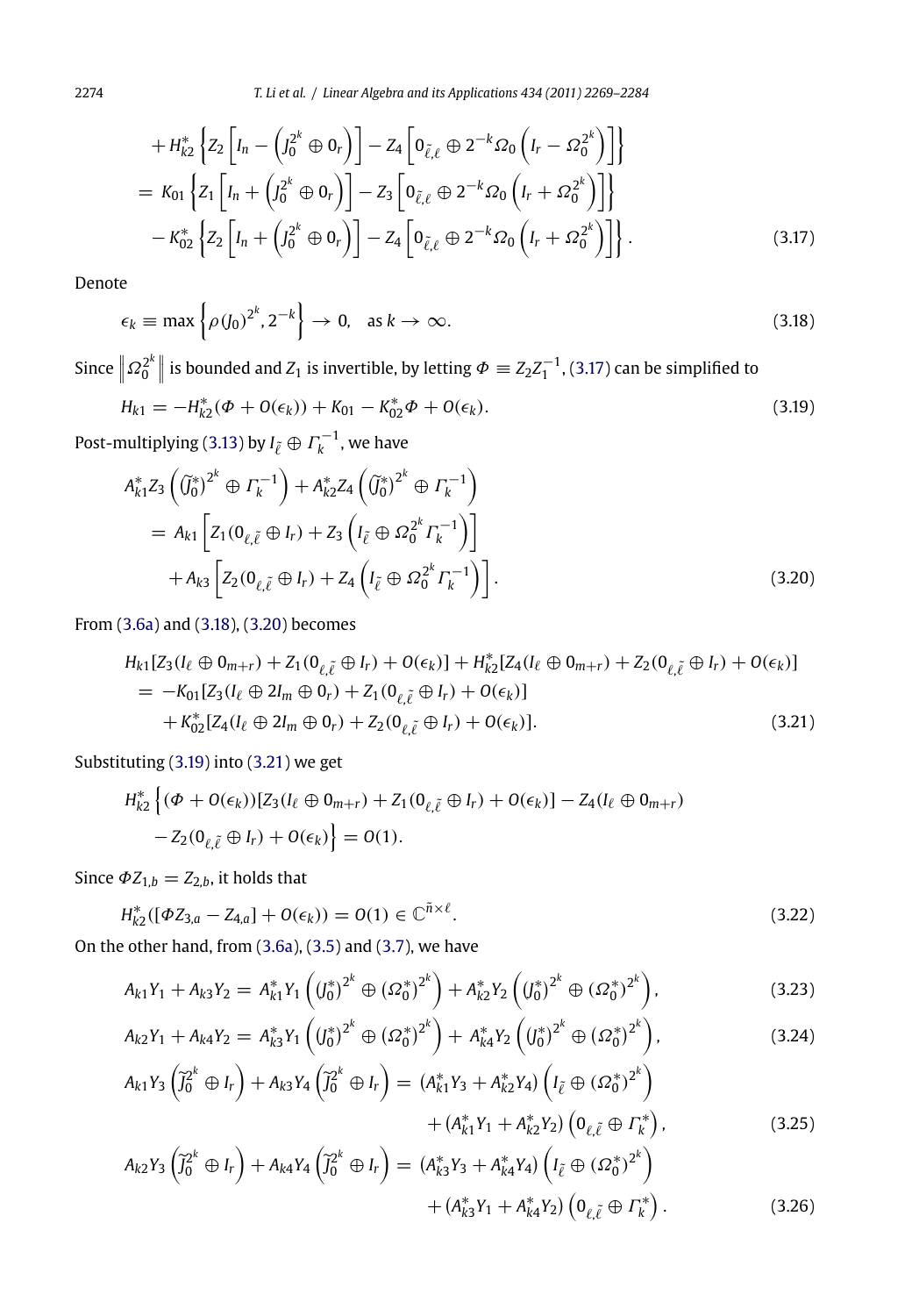As in (3.15) and (3.17), post-multiplying (3.25) by  $0_{\tilde{\ell},\ell}\oplus{( {\Gamma^*_k})}^{-1} \left({\Omega^*_0}\right)^{2^k}$  and substituting it into (3.23), we have

$$
A_{k1}Y_1 + A_{k3}Y_2 = (A_{k1}^*Y_1 + A_{k2}^*Y_2) \left( (J_0^*)^{2^k} \oplus 0_r \right) + (A_{k1}^*Y_3 + A_{k3}^*Y_4) \left( 0_{\tilde{\ell},\ell} \oplus 2^{-k}\Omega_0^* \right)
$$

$$
- (A_{k1}^*Y_3 + A_{k2}^*Y_4) \left( 0_{\tilde{\ell},\ell} \oplus 2^{-k} (\Omega_0^*)^{2^k+1} \right).
$$
(3.27)

From (3.6a) and (3.18), (3.27) becomes

$$
H_{k1}\left\{Y_{1}\left[I_{n}-\left((J_{0}^{*})^{2^{k}}\oplus 0_{r}\right)\right]-Y_{3}\left[0_{\tilde{\ell},\ell}\oplus 2^{-k}\Omega_{0}^{*}\left(I_{r}-(\Omega_{0}^{*})^{2^{k}}\right)\right]\right\}+H_{k2}^{*}\left\{Y_{2}\left[I_{n}-\left((J_{0}^{*})^{2^{k}}\oplus 0_{r}\right)\right]-Y_{4}\left[0_{\tilde{\ell},\ell}\oplus 2^{-k}\Omega_{0}^{*}\left(I_{r}-(\Omega_{0}^{*})^{2^{k}}\right)\right]\right\}=-K_{01}\left\{Y_{1}\left[I_{n}+\left((J_{0}^{*})^{2^{k}}\oplus 0_{r}\right)\right]-Y_{3}\left[0_{\tilde{\ell},\ell}\oplus 2^{-k}\Omega_{0}^{*}(I_{r}+(\Omega_{0}^{*})^{2^{k}})\right]\right\}+K_{02}^{*}\left\{Y_{2}\left[I_{n}+\left((J_{0}^{*})^{2^{k}}\oplus 0_{r}\right)\right]-Y_{4}\left[0_{\tilde{\ell},\ell}\oplus 2^{-k}\Omega_{0}^{*}\left(I_{r}+(\Omega_{0}^{*})^{2^{k}}\right)\right]\right\},\tag{3.28}
$$

and then

$$
H_{k1} = -H_{k2}^*(\Psi + O(\epsilon_k)) - K_{01} + K_{02}^*\Psi + O(\epsilon_k),
$$

where  $\Psi = Y_2 Y_1^{-1}$  $\Psi = Y_2 Y_1^{-1}$  $\Psi = Y_2 Y_1^{-1}$ .

Post-multiplying (3.25) by  $I_{\tilde{\ell}} \oplus (T_k^*)^{-1}$  and substituting (3.28) into it, we have

$$
H_{k2}^* \left\{ Y_4(I_\ell \oplus 0_{m+r}) + Y_2(0_{\ell, \tilde{\ell}} \oplus I_r) + O(\epsilon_k) - (\Psi + O(\epsilon_k)) [Y_3(I_\ell \oplus 0_{m+r}) + Y_1(0_{\ell, \tilde{\ell}} \oplus I_r) + O(\epsilon_k) ] \right\} = O(1).
$$

Since  $\psi Y_{1,b} = Y_{2,b}$ , it holds that

$$
H_{k2}^*([\Psi Y_{3,a} - Y_{4,a}] + O(\epsilon_k)) = O(1) \in \mathbb{C}^{\tilde{n}\times \ell}.
$$
\n(3.29)

Combining (3.22) and (3.29) we get

$$
H_{k2}^*([\Phi Z_{3,a} - Z_{4,a} | \Psi Y_{3,a} - Y_{4,a}] + O(\epsilon_k)) = O(1) \in \mathbb{C}^{\tilde{n} \times 2\ell}.
$$
\n(3.30)

By the assumption that  $W \equiv [\Phi Z_{3,a} - Z_{4,a} | \Psi Y_{3,a} - Y_{4,a}] \in \mathbb{C}^{\tilde{n} \times 2\ell}$  $W \equiv [\Phi Z_{3,a} - Z_{4,a} | \Psi Y_{3,a} - Y_{4,a}] \in \mathbb{C}^{\tilde{n} \times 2\ell}$  $W \equiv [\Phi Z_{3,a} - Z_{4,a} | \Psi Y_{3,a} - Y_{4,a}] \in \mathbb{C}^{\tilde{n} \times 2\ell}$  is of full row rank, it follows that  $\|H_{k2}^*\|$  is uniformly bounded on k. Consequently, (3.19) implies that  $\|H_{k1}\|$ , and in turn  $\|A_{k1}\|$ are uniformly bounded on *k*. From (3.16), it follows that

$$
A_{k1}^* Z_1 + A_{k2}^* Z_2 = O(\epsilon_k) \to 0, \quad \text{as } k \to \infty.
$$

Applying the similar argument as in (3.15) and (3.17) to (3.24) and (3.26), we deduce that

$$
H_{k4}=-H_{k2}\left(Y_2Y_1^{-1}+O(\epsilon_k)\right)+K_{04}-K_{02}Y_2Y_1^{-1}+O(\epsilon_k).
$$

Thus, (3.30) implies that  $||H_{k4}||$ , and in turn  $||A_{k4}||$ , are uniformly bounded on *k*.

To show  $A_{k3}^*Z_1+A_{k4}^*Z_2=O(\epsilon_k)$ , we post-multiply (3.14) by  $0_{\tilde{\ell},\ell}\oplus\varGamma_k^{-1}\varOmega_0^{2^k}$  and obtain

$$
A_{k3}^* Z_3 \left( 0_{\tilde{\ell},\ell} \oplus \Gamma_k^{-1} \Omega_0^{2^k} \right) + A_{k4}^* Z_4 \left( 0_{\tilde{\ell},\ell} \oplus \Gamma_k^{-1} \Omega_0^{2^k} \right)
$$
  
=  $(A_{k2}Z_1 + A_{k4}Z_2) \left( 0_\ell \oplus \Omega_0^{2^k} \right) + (A_{k2}Z_3 + A_{k4}Z_4) \left( 0_{\tilde{\ell},\ell} \oplus 2^{-k} \Omega_0^{2^k+1} \right).$  (3.32)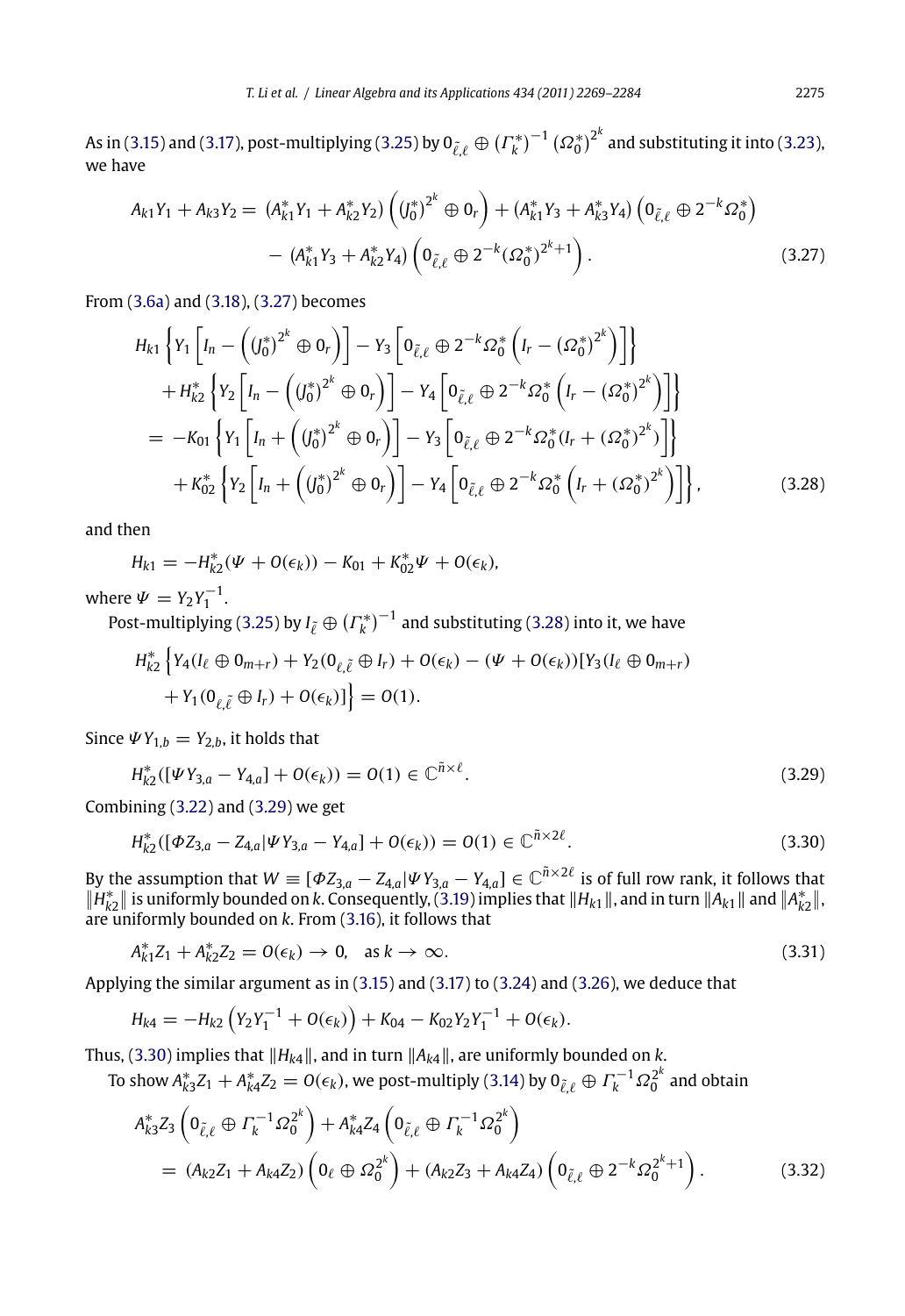Substituting (3.32) into (3.12), as in (3.16) we have

$$
A_{k3}^* Z_1 + A_{k4}^* Z_2 = (A_{k2} Z_1 + A_{k4} Z_2) \left( J_0^2{}^k \oplus 0_r \right) + (A_{k3}^* Z_3 + A_{k4}^* Z_4) \left( 0_{\tilde{\ell}, \ell} \oplus 2^{-k} \Omega_0 \right)
$$

$$
- (A_{k2} Z_3 + A_{k4} Z_4) \left( 0_{\tilde{\ell}, \ell} \oplus 2^{-k} \Omega_0^2{}^{k+1} \right)
$$

$$
= O(\epsilon_k) \to 0, \text{ as } \to \infty.
$$
(3.33)

Combining (3.31) and (3.33), we have shown that

 $\begin{bmatrix} A_{k1}^* & A_{k2}^* \\ A_{k3}^* & A_{k4}^* \end{bmatrix}$  $7Z_1$ *Z*2  $= O(\epsilon_k) \to 0$ , as  $k \to \infty$ .

Similarly, as in (3.15) and (3.16), f[rom \(](#page-5-0)3.24) and (3.26) we have

$$
A_{k2}Y_1 + A_{k4}Y_2 = (A_{k3}^*Y_1 + A_{k4}^*Y_2) \left( (J_0^*)^{2^k} \oplus 0_r \right) + (A_{k2}Y_3 + A_{k4}Y_4) \left( 0_{\tilde{\ell},\ell} \oplus 2^{-k}\Omega_0^* \right)
$$

$$
- (A_{k3}^*Y_3 + A_{k4}^*Y_4) \left( 0_{\tilde{\ell},\ell} \oplus 2^{-k} (\Omega_0^*)^{2^k+1} \right) = O(\epsilon_k).
$$
(3.34)

Using the boundedness of  $||A_{ki}||$ ,  $i = 1, \ldots, 4$ , and combining (3.27) and (3.34), we have shown that

$$
\begin{bmatrix} A_{k1} & A_{k3} \\ A_{k2} & A_{k4} \end{bmatrix} \begin{bmatrix} Y_1 \\ Y_2 \end{bmatrix} = O(\epsilon_k) \to 0, \text{ as } k \to \infty,
$$

because  $\frac{1}{2^k}$  dominates  $\rho$  (*J*<sub>0</sub>)<sup>2*k*</sup> in (3.18) for sufficiently large values of *k*.  $\Box$ 

**Remark 3.1.** Consider the assumption  $-1 \notin U \equiv \bigcup_{j=1}^r \left\{ e^{2^k i \omega_j}, k \geqslant 0 \right\}$  in Theorem 3.1. Since  $U$  is a countable set (possibly dense on the unit circle only when *r* → ∞), there exist an −*eiθ*<sup>0</sup> ∈*/ U*. With  $A_{\rm new}^*\equiv e^{-i\theta_0/2}A_0^*$ , we have  $A_{\rm new}^*+A_{\rm new}=e^{i\theta_0/2}A_0+e^{-i\theta_0/2}A_0=e^{-i\theta_0/2}\left(A_0^*+e^{i\theta_0}A_0\right)$  $A_{\rm new}^*+A_{\rm new}=e^{i\theta_0/2}A_0+e^{-i\theta_0/2}A_0=e^{-i\theta_0/2}\left(A_0^*+e^{i\theta_0}A_0\right)$  $A_{\rm new}^*+A_{\rm new}=e^{i\theta_0/2}A_0+e^{-i\theta_0/2}A_0=e^{-i\theta_0/2}\left(A_0^*+e^{i\theta_0}A_0\right)$  being invertible. It is [uncle](#page-3-0)a[r how](#page-3-0) the ["opt](#page-3-0)imal"  $\theta_0$  can be found.

**Theorem 3.2.** Suppose  $(A_0^*,A_0)$  has no unimodular eigenvalues. The sequence  $\{(A_k^*,A_k)\}$  generated by the *PDA satisfies*

$$
A_k^* \begin{bmatrix} Z_1 \\ Z_2 \end{bmatrix} \rightarrow 0, \quad A_k \begin{bmatrix} Y_1 \\ Y_2 \end{bmatrix} \rightarrow 0,
$$

*quadratically, as*  $k \to \infty$ *, with convergence rate*  $\rho(J_0)$ .

**Proof.** Since  $(A_0^*,A_0)$  has no unimodular eigenvalues, Theorem 3.1 implies  $(A_k^*,A_k)$  has no unimodular eigenvalues and  $(A_k^* + A_k)$  is invertible. So, the PDA is well-defined.

From (3.6a), (3.3) and (3.7), we have

$$
A_{k1}^* Z_1 + A_{k2}^* Z_2 = A_{k1} Z_1 J_0^{2^k} + A_{k3} Z_2 J_0^{2^k},\tag{3.35}
$$

$$
A_{k3}^* Z_1 + A_{k4}^* Z_2 = A_{k2} Z_1 J_0^{2^k} + A_{k4} Z_2 J_0^{2^k},
$$
\n(3.36)

From (3.6a), it holds that

$$
H_{k1}Z_1 + H_{k2}^*Z_2 = (K_{01}Z_1 - K_{01}^*Z_2) \left(I + J_0^{2^k}\right) \left(I - J_0^{2^k}\right)^{-1}.
$$

Therefore,

$$
||H_{k1}Z_1 + H_{k2}^*Z_2|| \leq 0(1).
$$

This implies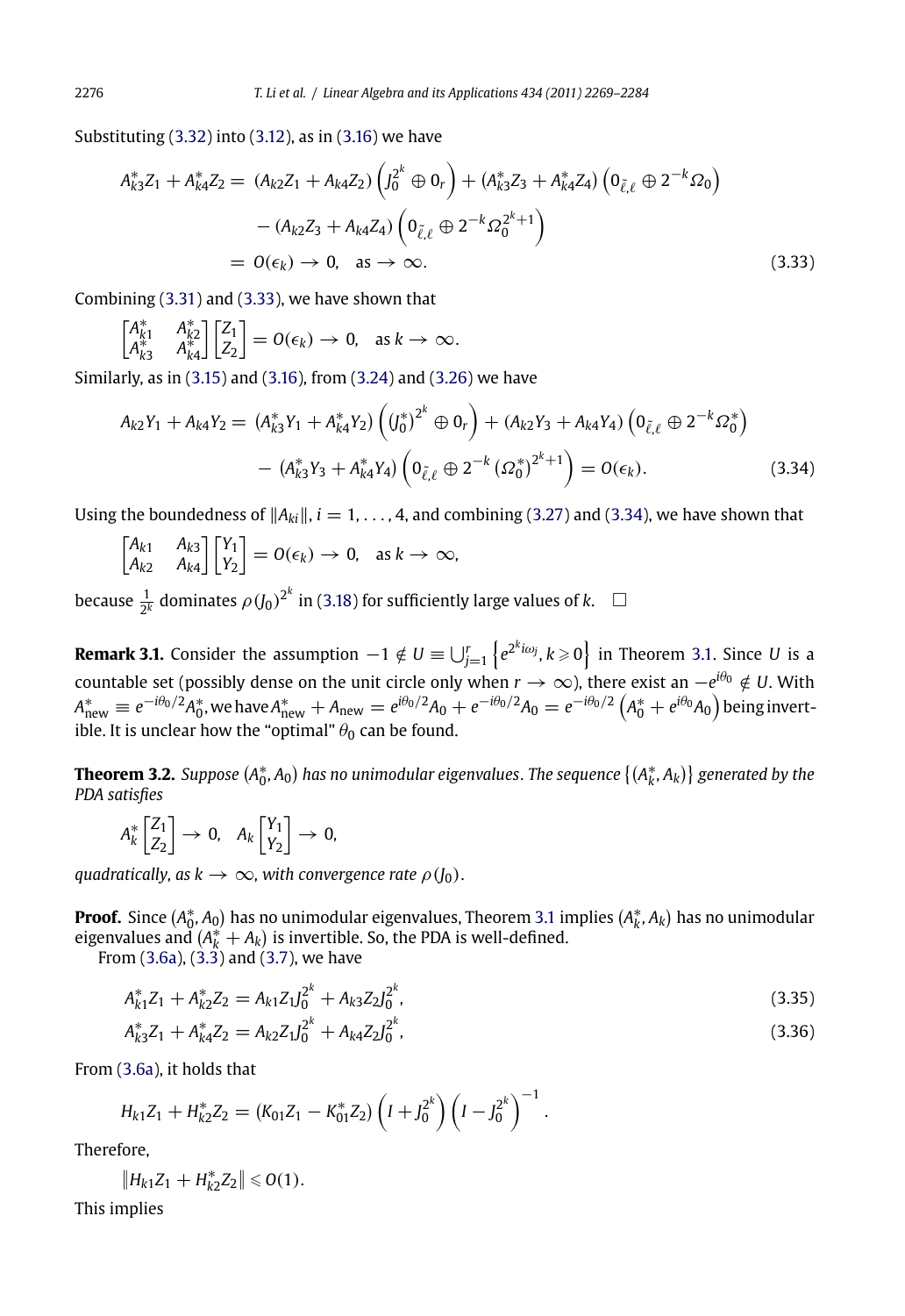$$
||(H_{k1} + K_{01})Z_1 + (H_{k2}^* - K_{02}^*)Z_2|| = ||A_{k1}Z_1 + A_{k3}Z_2|| \leq 0(1).
$$
\n(3.37)

From (3.35) and (3.37), we have

$$
A_{k1}^* Z_1 + A_{k2}^* Z_2 = O\left(\rho (J_0)^{2^k}\right) \to 0, \text{ as } k \to \infty.
$$

Similarly, from (3.36), we obtain

$$
H_{k2}Z_1 + H_{k4}^*Z_2 = (K_{02}Z_1 + K_{04}^*Z_2) \left(I + J_0^{2^k}\right) \left(I - J_0^{2^k}\right)^{-1},
$$

which is uniformly bounded on *k*. This implies

$$
A_{k3}^* Z_1 + A_{k4}^* Z_2 = O\left(\rho (J_0)^{2^k}\right) \to 0, \text{ as } k \to \infty.
$$

This shows that  $A_k^* \begin{bmatrix} Z_1 \\ Z_2 \end{bmatrix}$  $\big] \rightarrow 0$ , quadratically, with convergence rate  $\rho(f_0)$ . Similarly, from (3.6a), (3.5) and (3.7), we can also show that  $A_k\begin{bmatrix} Y_1 \ Y_2 \end{bmatrix}$  $\left.\rule{0cm}{1cm}\right]\rightarrow 0$  quadratically, with rate  $\rho\left(\rule{0cm}{1cm}0\right)$ .  $\left.\rule{0cm}{1cm}\right]$ 

# **4. Numerical solution and applications**

In this section, we want to apply the PDA to find all the eigenpairs of a general PGEP, and solve the c- /d-stabilizing solutions of generalized continuous/discrete-time algebraic Riccati equations (GCARE/GDARE). We especially develop Algorithm 4.1 in subsection 4.3 for the computation of the d-semi-stabilizing solution of GDAREs arising in the optimal control of singular descriptor linear systems. To our knowledge, Algorithm 4.1 is the first structure-preserving algorithm for solving GDAREs associated with singular descriptor systems.

For operation counts or complexity, it depends on the details in the individual applications and whether efficiency can be squeezed from these fine structures. From the PDA, it is suffice to say that the algorithm is of  $O(N^3)$  complexity per iteration. In addition, for problems without unimodular eigenvalues, the convergence is quadratic and typically less than ten iterations are required for convergence to machine accuracy.

# *4.1. PGEP*

In this subsection, we apply the PDA to solve the PGEP  $A_0^*x=\lambda A_0x$ , where  $A_0\in\mathbb{C}^{2n\times 2n}.$  First, we apply the PDA to  $A_0$  until convergence to  $A_k$ . Then we compute the bases  $Z_s, Y_s \in \mathbb{C}^{2n \times n}$  for the right and left null spaces of  $A_k^*$ , respectively, satisfying

$$
A_k^* Z_s = 0, \quad Y_s^* A_k^* = 0.
$$

This implies that there are *S* and  $T \in \mathbb{C}^{n \times n}$  with  $\rho(S) \leq 1$  and  $\rho(T) \leq 1$  such that

$$
A_0^* Z_s = A_0 Z_s S, \quad A_0 Y_s = A_0^* Y_s T. \tag{4.1}
$$

From (4.1), *S* and *T* can be computed by

$$
S = (Y_s^* A_0 Z_s)^{-1} (Y_s^* A_0^* Z_s) \equiv S_1^{-1} S_2,
$$
  
\n
$$
T = (Z_s^* A_0^* Y_s)^{-1} (Z_s^* A_0 Y_s) \equiv S_1^{-*} S_2^*.
$$

Rewrite the second equation of  $(4.1)$  as

$$
A_0\left(Y_sS_1^{-*}\right) = A_0^*\left(Y_sS_1^{-*}\right)S_2^*S_1^{-*} = A_0^*\left(Y_sS_1^{-*}\right)S^*.
$$

Compute S $g_j = \lambda_j g_j$  and  $S^*h_j = \lambda_j^*h_j$ , as well as  $z_j = Z_s g_j$  and  $y_j = \left(Y_s S_1^{-*}\right)h_j$ , for  $j = 1, \ldots, n$ . It holds that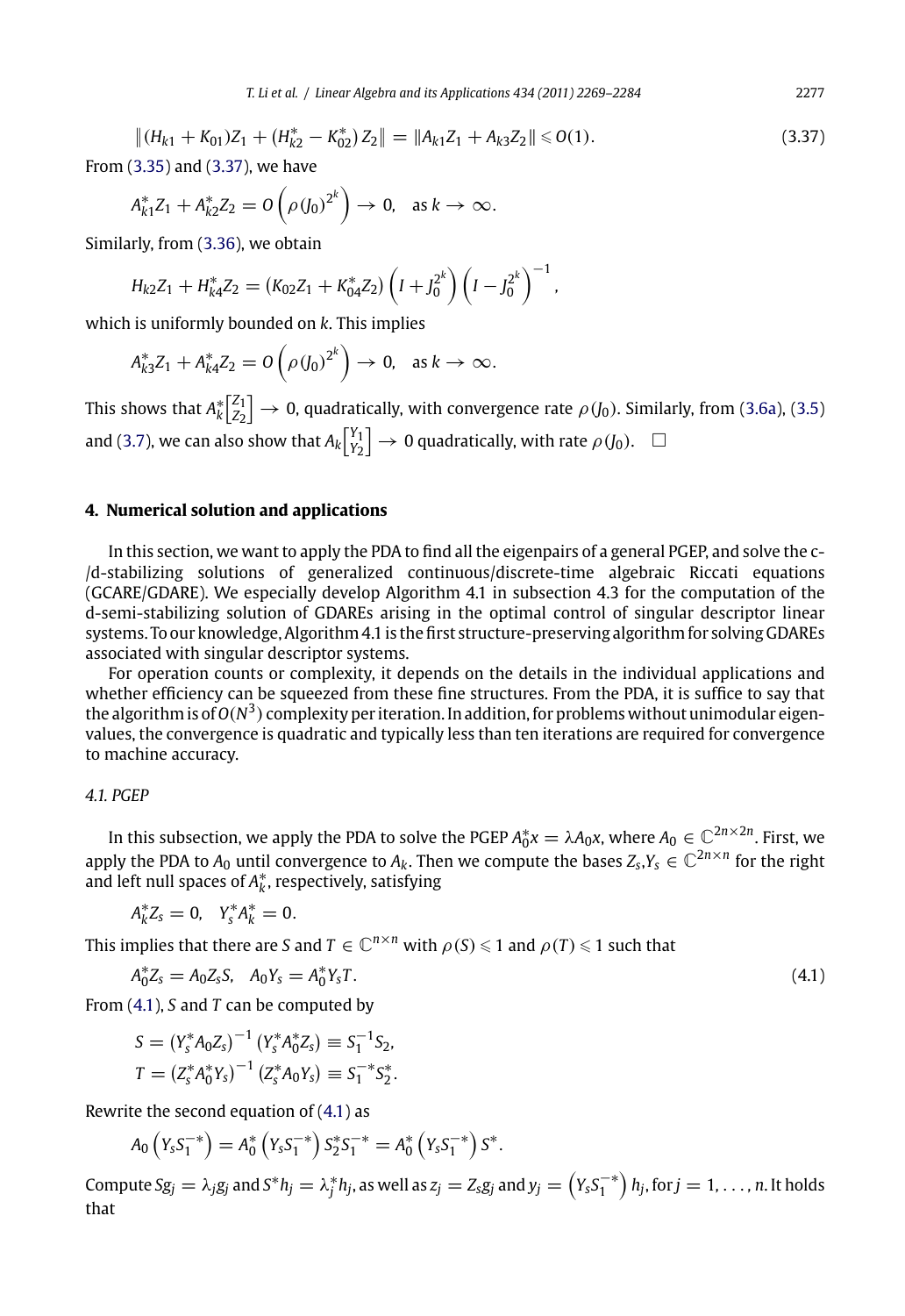#### <span id="page-9-0"></span>**Table 4.1**

Results for Example 1.

| nesencs for mainlete it. |      |       |                                           |                       |        |  |  |  |
|--------------------------|------|-------|-------------------------------------------|-----------------------|--------|--|--|--|
| <br>112                  | zu   | . .   | $\sim$ $\sim$<br>$\overline{\phantom{a}}$ | $\sim$<br>$\sim$      | $\sim$ |  |  |  |
| Err <sub>i</sub>         | ەكلا | . ാറം |                                           | $^{\circ}$ $^{\circ}$ |        |  |  |  |

 $A_0^* z_j = \lambda_j A_0 z_j$ ,  $\lambda_j^* A_0^* y_j = A_0 y_j$ ,  $j = 1, ..., n$ .

In the following example, we report the numerical results of the PDA to illustrate the linear convergence in the critical case. Recall that Theorem 3.1 shows the PDA converges linearly with rate 1*/*2 when all unimodu[lar e](#page-3-0)igenvalues of  $(A_0^*,A_0)$  have p[artial](#page-4-0) multiplicities two.

**Example 4.1.** Given  $\alpha = \cos(\theta)$  and  $\beta = \sin(\theta)$  with  $\theta = 0.62$ . Let

$$
J_0 = \begin{bmatrix} 0_2 & \Gamma \\ I_2 & I_2 \end{bmatrix}, \quad J_s = \begin{bmatrix} 0_3 & \text{diag}(\lambda_1, \lambda_2, \lambda_3) \\ I_3 & 0_3 \end{bmatrix},
$$

where  $\Gamma = \begin{bmatrix} \alpha & -\beta \ \beta & \alpha \end{bmatrix}$ , and  $|\lambda_i| < 1$  for  $i = 1, 2, 3$ . We construct

$$
A_0=Q^*(J_0\oplus J_s)Q,
$$

where Q is an unitary matrix. It is easily seen that  $(A_0^*, A_0)$  has eigenvalues  $\{\alpha + i\beta, \alpha - i\beta, \lambda_1, \lambda_2, \lambda_3,$  $1/\lambda_1^*, 1/\lambda_2^*, 1/\lambda_3^*$  with partial multiplicities {2, 2, 1, 1, 1, 1, 1, 1} which satisfy the assumptions in Theorem 3.1. The *k*th absolute error as in (3.10a) computed by the PDA is defined by

# $\text{Err}_k \equiv \|A_k^* Z_{s,k}\|$

where *Zs,k* is an orthogonal basis corresponding to the five smallest singular values of *Ak*.

In Table 4.1, we list the absolute errors from the 20th to 24th iterations computed by the PDA which is observed to be linearly convergent with rate 1*/*2. Here, the tolerance *τ* in the PDA is chosen to be the is observed to be linearly convergent with rate 1/2. Here, the tolerance τ in the PDA is chosen to be the<br>optimal √1*e* − 16 = 1*e* − 8, because the unimodular eigenvalues of (A<sub>ỗ</sub>, A<sub>0</sub>) have partial multiplies two. Furthermore, the residual  $\|A_0^*Z_s - A_0Z_s\Lambda_s\|$  is given by 8*.07e*  $-$  8, where  $Z_s \equiv Z_{s,24}$  and  $\Lambda_s$  is the corresponding approximate stable eigenvalue matrix.

# *4.2. GCARE*

In this subsection,we are interested in finding the c-stabilizing solution of the generalized continuoustime algebraic Riccati equation (GCARE)

$$
A_c^{\top} X_c E_c + E_c^{\top} X_c A_c - \left( N_c + E_c^{\top} X_c B_c \right) R_c^{-1} \left( N_c + E_c^{\top} X_c B_c \right)^{\top} + M_c = 0, \tag{4.2}
$$

which solves the continuous-time linear-quadratic control problem

$$
\min_{u} \frac{1}{2} \int_0^\infty \begin{bmatrix} x \\ u \end{bmatrix}^\top \begin{bmatrix} M_c & N_c \\ N_c^\top & R_c \end{bmatrix} \begin{bmatrix} x \\ u \end{bmatrix} dt \tag{4.3a}
$$

subject to the descriptor linear system

$$
E_c \dot{x} = A_c x + B_c u, \quad x(0) = x^0,
$$
\n(4.3b)

where  $E_c$ ,  $A_c$ ,  $M_c = M_c^{\top}$ ,  $X_c = X_c^{\top} \in \mathbb{R}^{n \times n}$ ,  $B_c$ ,  $N_c \in \mathbb{R}^{n \times m}$  and  $R_c = R_c^{\top} \in \mathbb{R}^{m \times m}$  with  $E_c$  and  $R_c$  being nonsingular. Furthermore, the c-stabilizing closed-loop matrix pencil of (4.3b) is given by  $A_c+B_cK_c-\,$  $\lambda E_c$  with the  $\sigma$  (*A<sub>c</sub>* + *B<sub>c</sub>K<sub>c</sub>*, *E<sub>c</sub>*)  $\subseteq$   $\mathbb{C}_-$  , where

 $K_c \equiv -R_c^{-1} \left( B_c^{\top} X_c E_c + N_c^{\top} \right)$ .

Let

$$
\mathcal{M}_c - \lambda \mathcal{L}_c \equiv \begin{bmatrix} 0 & A_c & B_c \\ A_c^\top & M_c & N_c \\ B_c^\top & N_c^\top & R_c \end{bmatrix} - \lambda \begin{bmatrix} 0 & E_c & 0 \\ -E_c^\top & 0 & 0 \\ 0 & 0 & 0 \end{bmatrix}.
$$
 (4.4)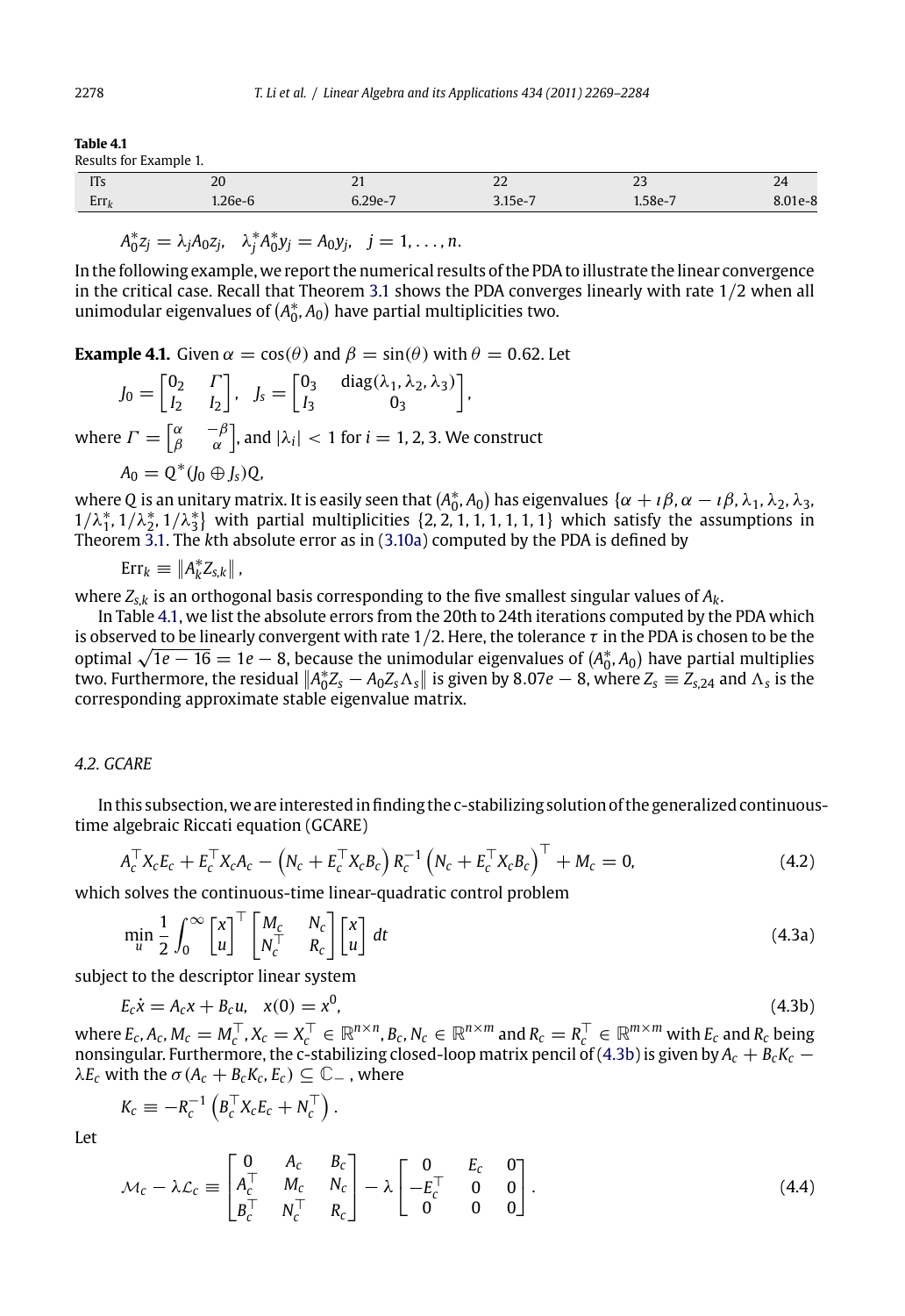One common approach to solve  $(4.2)$  is to compute the n-dimensional, c-stable invariant subspace  $u_c$  of the symmetric/skew-symmetric pencil  $\mathcal{M}_c - \lambda \mathcal{L}_c$  corresponding to the eigenvalue matrix pair  $(S_c, E_c)$ with  $\sigma$  (*S<sub>c</sub>*, *E<sub>c</sub>*)  $\subseteq$   $\mathbb{C}$ <sub>-</sub>, where  $\mathcal{U}_c$  is the column space of  $U_c \in \mathbb{R}^{(2n+m)\times n}$  which satisfies  $\mathcal{M}_c U_c E_c$  =  $\mathcal{L}_c U_c S_c$ .

We assume that the matrix pencil  $M_c - \lambda \mathcal{L}_c$  has no eigenvalues on the imagi[nary a](#page-9-0)x[is. T](#page-15-0)he generalized eigenvalues of  $(M_c, \mathcal{L}_c)$  can be arranged by

$$
\lambda_1, \ldots, \lambda_{2n}; \bar{\lambda}_1, \ldots, \bar{\lambda}_{2n}; \underbrace{\infty, \ldots, \infty}_{m},
$$

where  $\lambda_i \in \mathbb{C}$ , for  $1 \leq i \leq 2n$ . The *m* trivial infinity eigenvalues are from the nonsingularity of  $R_c$ . With

$$
U_c = \begin{bmatrix} X_c E_c \\ I_n \\ K_c \end{bmatrix} \begin{matrix} \n} n \\ \n} n, \\ \n} m \end{matrix}
$$

 $X_c$  is the c-stabilizing solution of GCARE (4.2) [and](#page-9-0)  $K_c$  is the optimal controller for (4.3b) [11].

In order to utilize the PDA to compute an orthogonal basis  $V = \left[V_1^\top,~V_2^\top,~V_3^\top\right]^\top$  for  $u_c$  with  $V_1,V_2 \in$  $\mathbb{R}^{n \times n}$ , we consider the Cayley transformation

$$
\mathcal{A}_0^\top - \lambda \mathcal{A}_0 = (\mathcal{M}_c + \mathcal{L}_c) - \lambda (\mathcal{M}_c - \mathcal{L}_c),
$$

where

$$
A_0 = M_c - \mathcal{L}_c = \begin{bmatrix} 0 & A_c - E_c & B_c \\ A_c^\top + E_c^\top & M_c & N_c \\ B_c^\top & N_c^\top & R_c \end{bmatrix}.
$$
 (4.5)

Then the c-stabilizing solution  $X_c$  $X_c$  for GCARE (4.2) can be obtained by  $X_c = V_1 V_2^{-1} E_c^{-1}$ .

To measure the accuracy of the computed solution  $\widetilde{X}_c$  for the GCARE, we use the "normalized" residual *(*NR*<sup>c</sup> )*

$$
NR_c \equiv \frac{\left\|A_c^\top \widetilde{X}_c E_c + E_c^\top \widetilde{X}_c A_c - \left(N_c + E_c^\top \widetilde{X}_c B_c\right) R_c^{-1} \left(N_c + E_c^\top \widetilde{X}_c B_c\right)^\top + M_c\right\|}{\left\|A_c^\top \widetilde{X}_c E_c\right\| + \left\|E_c^\top \widetilde{X}_c A_c\right\| + \left\|(N_c + E_c^\top \widetilde{X}_c B_c) R_c^{-1} \left(N_c + E_c^\top \widetilde{X}_c B_c\right)^\top\right\| + \|M_c\|}.
$$

In the following example, we compare the residuals  $NR_c$  of  $\widetilde{X}_c$  computed by care in MATLAB, Newton's method (NTM) [1] and the PDA.

**Example 4.2** (Example 4.3 of [1]). Let  $n = m = 8$ . Given

$$
A_c = \text{diag}\left(\begin{bmatrix} 0 & 0 \\ 0 & 0 \end{bmatrix}, \begin{bmatrix} 0 & 1 \\ -1 & 0 \end{bmatrix}, \begin{bmatrix} 0 & 2 \\ -2 & 0 \end{bmatrix}, \begin{bmatrix} -1 & 1 \\ 0 & -1 \end{bmatrix}\right), R_c = I_8, E_c = I_8,
$$
  
\n
$$
G_c \equiv B_c R_c^{-1} B_c^{\top} = \text{trid}(1, 2, 1) + e_8 e_1^{\top} + e_1 e_8^{\top},
$$
  
\n
$$
M_c = 0_8, N_c = 0_8,
$$

where trid(1, 2, 1) is a  $8 \times 8$  tridiagonal matrix with the sub-, main- and super-diagonal elements being 1*,* 2 and 1, respectively.

It is readily seen that  $X_c = 0$  and  $\sigma(A_c - G_c X_c) = \{-1, 0, \pm i, \pm 2i\}$  with purely imaginary eigenvalues having linear elementary divisors. We apply the NTM method to GCARE (4.2) with  $X_0 = I_8$ , and apply the PDA to

$$
A_0 = \begin{bmatrix} G_c & A_c - E_c \\ A_c^\top + E_c^\top & M_c \end{bmatrix},
$$

which is a degenrate form of (4.5) with  $N_c = 0$ . The tolerance  $\tau$  in the NTM and the PDA is chosen to be  $10^{-10}$ . The numerical results are given in Table 4.2.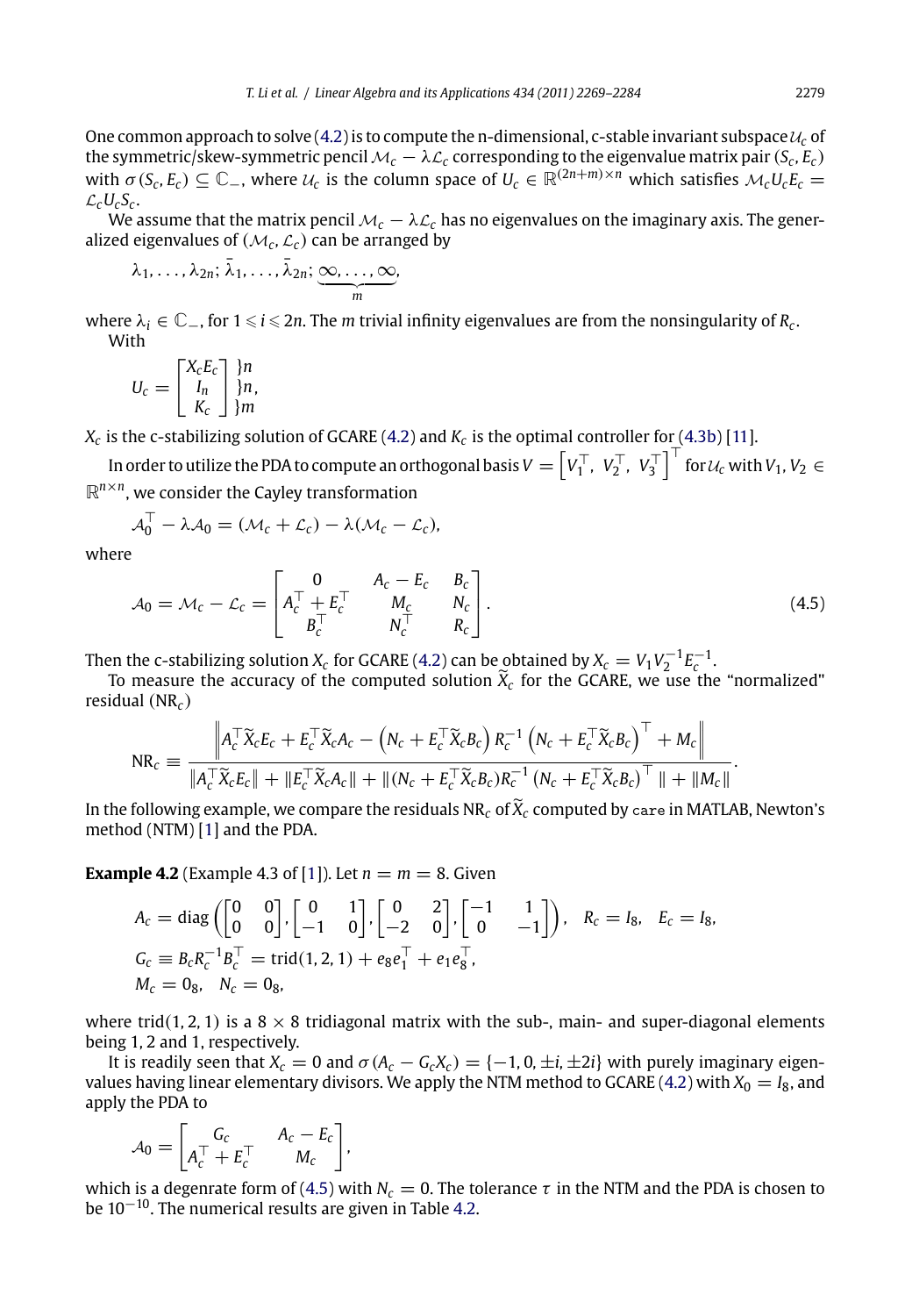#### <span id="page-11-0"></span>**Table 4.2**

Results for Example 3.

|           | care                     | <b>NTM</b>             | <b>PDA</b>             |  |  |
|-----------|--------------------------|------------------------|------------------------|--|--|
| $NR_c$    |                          | $5.25 \times 10^{-10}$ | $6.61 \times 10^{-10}$ |  |  |
| Iter, no. | $\overline{\phantom{0}}$ | 10                     | $\sim$                 |  |  |

From Table 4.2, care in MATLAB dose not work because of the existence of the purely imaginary eigenvalues. We see that the NTM and the PDA almost have the same accuracy. Both methods have linear convergence rate 1*/*2, but the PDA requires much more iterative steps. However, the PDA only needs to compute a LU-factorization in each step, and NTM is accelerated by some modified technique [1] which needs to solve a more expensive Sylvester equation in each step.

## *4.3. GDARE*

In this subsection, we are interested in finding the d-semi-stabilizing solution of the generalized discrete-time algebraic Riccati equation (GDARE)

$$
A_d^{\top} X_d A_d - E_d^{\top} X_d E_d - \left( N_d + A_d^{\top} X_d B_d \right) \left( R_d + B_d^{\top} X_d B_d \right)^{-1} \left( N_d + A_d^{\top} X_d B_d \right)^{\top} + M_d = 0, \quad (4.6)
$$

which solves the discrete-time linear-quadratic control problem

$$
\min_{u_k} \frac{1}{2} \sum_{k=0}^{\infty} \begin{bmatrix} x_k \\ u_k \end{bmatrix}^{\top} \begin{bmatrix} M_d & N_d \\ N_d & R_d \end{bmatrix} \begin{bmatrix} x_k \\ u_k \end{bmatrix}
$$
\n(4.7a)

subject to the singular descriptor linear system

$$
E_d x_{k+1} = A_d x_k + B_d u_k, \quad x_0 = x^0,
$$
\n(4.7b)

 $\mathbf{w}$ here  $E_d$ ,  $A_d$ ,  $M_d = M_d^\top$ ,  $X_d = X_d^\top \in \mathbb{R}^{n \times n}$ ,  $B_d$ ,  $N_d \in \mathbb{R}^{n \times m}$  and  $R_d = R_d^\top \in \mathbb{R}^{m \times m}$  with  $E_d$  being singular. Furthermore, the d-semi-stabilizing closed-loop matrix pencil of (4.7b) is given by  $A_d+B_dK_d-\lambda E_d$ with the  $\sigma$  ( $A_d + B_d K_d$ ,  $E_d$ )  $\subseteq D_1 \cup \{\infty\}$ , where

$$
K_d \equiv -\left(R_d + B_d^{\top} X_d B_d\right)^{-1} \left(B_d^{\top} X_d A_d + N_d^{\top}\right).
$$

Let

$$
\mathcal{M}_d - \lambda \mathcal{L}_d \equiv \begin{bmatrix} 0 & A_d & B_d \\ E_d^\top & M_d & N_d \\ 0 & N_d^\top & R_d \end{bmatrix} - \lambda \begin{bmatrix} 0 & E_d & 0 \\ A_d^\top & 0 & 0 \\ B_d^\top & 0 & 0 \end{bmatrix}.
$$

One common approach to s[olve](#page-15-0) (4.6) is to compute the n-dimensional, d-semi-stable invariant subspace  $U_d$  of the matrix pencil  $\mathcal{M}_d - \lambda \mathcal{L}_d$  corresponding to the eigenvalue matrix pair *(Sd, Ed)* with  $\sigma$  (*Sd, Ed*)  $\subseteq$  D<sub>1</sub> ∪ {∞}, where  $\mathcal{U}_d$  is the column space of  $U_d \in \mathbb{R}^{(2n+m)\times n}$  which satisfies  $\mathcal{M}_dU_dE_d =$  $\mathcal{L}_d U_d S_d$ .

With

$$
U_d = \begin{bmatrix} X_d E_d \\ I_n \\ K_d \end{bmatrix} \begin{matrix} \n\} n \\ \n\} n, \\ \n\end{matrix}
$$

 $X_d$  is the d-semi-stabilizing solution of GDARE (4.6) and  $K_d$  is the optimal controller for (4.7b) [11].

Assume that the matrix pencil  $\mathcal{M}_d - \lambda \mathcal{L}_d$  has no eigenvalues on the unit circle,  $r_d$  =nullity  $(E_d)$ and  $\text{ind}_{\infty}(A_d, E_d) \leq 1$ . From [11] we see that

$$
\sigma(\mathcal{M}_d, \mathcal{L}_d) = \sigma(A_d + B_d K_d, E_d) \cup \sigma\left(E_d^{\top}, (A_d + B_d K_d)^{\top}\right) \cup \sigma(0_m, I_m). \tag{4.8}
$$

So, the generalized eigenvalues of  $(M_d, L_d)$  corresponding to (4.8) can be arranged by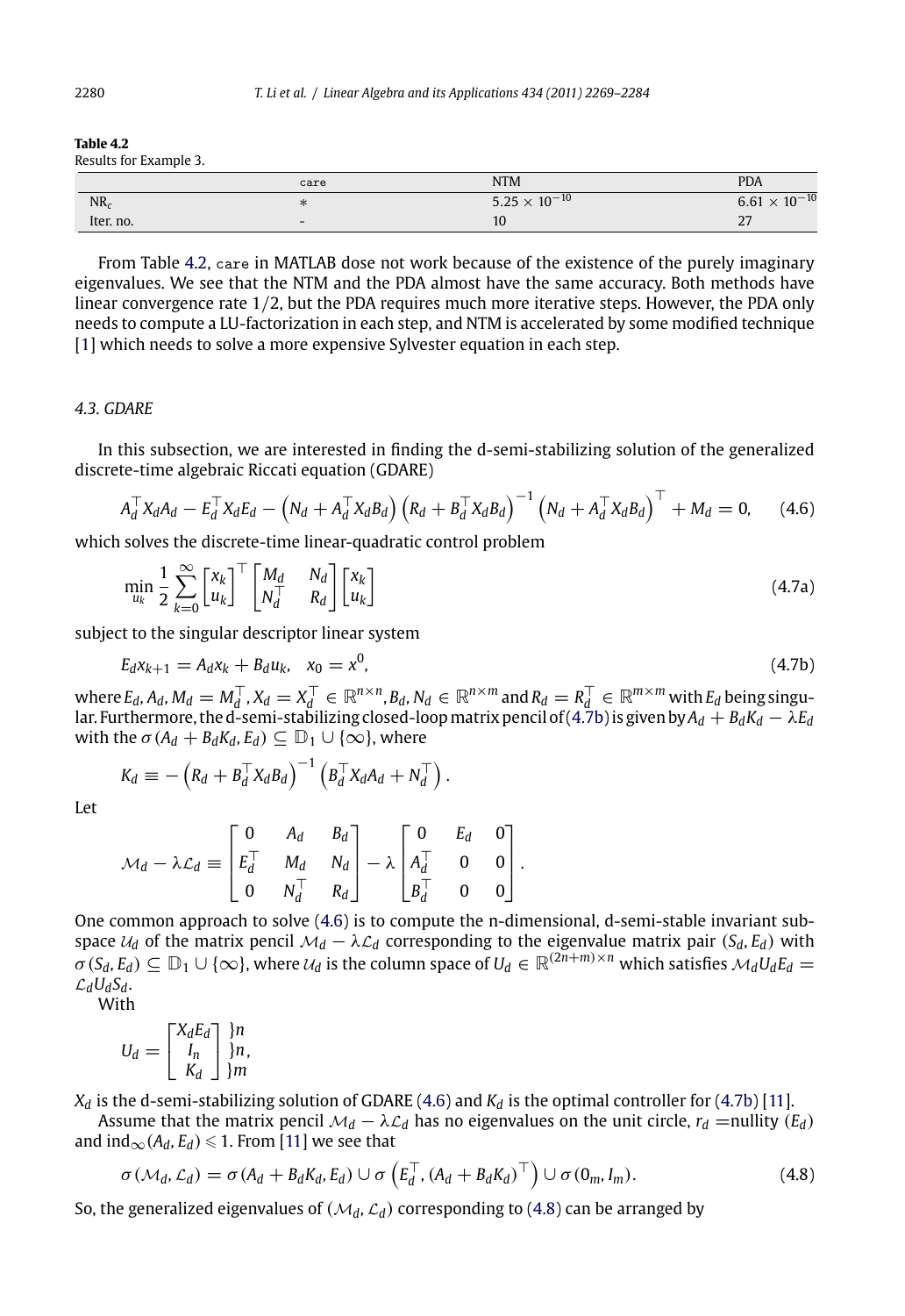<span id="page-12-0"></span>

| Table 4.3                                                |  |
|----------------------------------------------------------|--|
| Correspondence among $\lambda_d$ , $\mu$ and $\lambda$ . |  |

|                 | correspondence among $\mathcal{M}_l$ , $\mu$ and $\mathcal{M}_l$ . |                       |     |          |                    |
|-----------------|--------------------------------------------------------------------|-----------------------|-----|----------|--------------------|
| $\mathcal{A}_d$ | $0 <  \lambda_d  < 1$                                              | $ \lambda_d  > 1$     |     | $\infty$ | m trivial $\infty$ |
|                 | $Re(\mu) < 0$                                                      | $Re(\mu) > 0$         | $-$ |          | m trivial $\infty$ |
| $\lambda$       | $\lambda = \lambda_d$                                              | $\lambda = \lambda_d$ |     | $\infty$ | $m$ trivial $-1$   |

$$
\{\lambda_1, \ldots, \lambda_{n-r_d}, \underbrace{\infty, \ldots, \infty}_{r_d}\} \cup \left\{\underbrace{0, \ldots, 0}_{r_d}, \lambda_1^{-1}, \ldots, \lambda_{n-r_d}^{-1}\right\} \cup \{\underbrace{\infty, \ldots, \infty}_{m}\},
$$
\n(4.9)

where  $\lambda_i \in \mathbb{D}_1$  (can possibly be zero),  $i = 1, \ldots, n - r_d$ . For convenience, we apply the convention that 0 and  $\infty$  are mutually reciprocal. The  $r_d$  infinity and  $r_d$  zero eigenvalues in (4.9) are from the assumption  $r_d$  = nullity( $E_d$ ). The last trivial *m* infinity eigenvalues are from the last *m* columns of  $\mathcal{L}_d$ . In fact,  $(A_d + B_d K_d, E_d)$  is an eigenvalue matrix pair associated with the d-semi-stable invariant subspace  $\mathcal{U}_d$ .

We now introduce an elegant transformation between the coefficient matrices of the GDARE (4.6) and GCARE (4.2) proposed by [11]. We define

 $f_W$  :  $(E_d, A_d, B_d, M_d, N_d, R_d) \rightarrow (E_c, A_c, B_c, M_c, N_c, R_c)$ 

where the matrices  $E_c$ ,  $A_c$ ,  $B_c$ ,  $M_c$ ,  $N_c$ ,  $R_c$  [sa](#page-15-0)tisfy

$$
\begin{bmatrix} E_c & 0 \\ A_c & B_c \end{bmatrix} = \chi \begin{bmatrix} E_d & 0 \\ A_d & B_d \end{bmatrix} W_d^\top = \frac{1}{\sqrt{2}} \begin{bmatrix} A_d + E_d & B_d \\ A_d - E_d & B_d \end{bmatrix} W_d^\top,\tag{4.10a}
$$

$$
\begin{bmatrix} M_c & N_c \ N_c^\top & R_c \end{bmatrix} = W_d \begin{bmatrix} M_d & N_d \ N_d^\top & R_d \end{bmatrix} W_d^\top,
$$
\n(4.10b)

in which  $\chi = \frac{1}{\sqrt{2}}$ 2  $\begin{bmatrix} I_n & I_n \ -I_n & I_n \end{bmatrix}$ , and  $[A_d + E_d \ B_d] = [H \ 0]W_d$  is the QR-factorization with  $W_d$  being orthogonal and *H* being lower triangular.

By the important property of  $f_W$  in [11], it is assumed that rank( $A_d + E_d$   $B_d$ ) = *n* and ( $\mathcal{M}_d$ ,  $\mathcal{L}_d$ ) has no eigenvalue "−1". Thus, the coefficient matrix tuple  $(E_c, A_c, B_c, M_c, R_c)$  corresponds to a GCARE (4.2) with *Ec* and *Rc* being nonsingular. Furthermore, the GDARE (4.6) and the GCARE (4.2) share the same stabilizing solutions, i.e.,  $X_d = X_c$ .

We construct  $(\mathcal{M}_c, \mathcal{L}_c)$  by  $(E_c, A_c, B_c, M_c, N_c, R_c)$  as in (4.4) which satisfies

$$
\mathcal{M}_c + \mathcal{L}_c = W^{-1} \mathcal{M}_d W, \tag{4.11}
$$

where  $W \equiv \text{diag}(\sqrt{2}I_n, W_d^{\top})$ . Let

$$
(\mathcal{A}_0^\top, \mathcal{A}_0) = (\mathcal{M}_c + \mathcal{L}_c, \mathcal{M}_c - \mathcal{L}_c) \tag{4.12}
$$

be the Cayley transformation of  $(M_c, \mathcal{L}_c)$ . From (4.10b) and (4.11), we see that the eigenvalues  $\lambda_d \in$  $\sigma$  ( $M_d$ ,  $\mathcal{L}_d$ ),  $\mu \in \sigma$  ( $M_c$ ,  $\mathcal{L}_c$ ) and  $\lambda \in \sigma$  ( $\mathcal{A}_0^{\top}$ ,  $\mathcal{A}_0$ ) satisfy the relationship in Table 4.3, in which  $\mu =$  $(\lambda - 1)(\lambda + 1)^{-1}$ . From Table 4.3, we see that the key property of the transformation  $\lambda_d \to \lambda$  is to transform *m* trivial infinity eigenvalues to *m* trivial −1 while preserving other eigenvalues (including nontrivial  $\infty$ ) unchanged.

In the following, we use the PDA and the special structure of  $(M_d, L_d)$  for the computation of the d-semi-stabilizing solution  $X_d$  of GDARE (4.6).

Firstly, we apply the PDA to the matrix  $A_0$  until convergence to  $A_k$ . Then we compute the orthogonal bases  $\mathcal{N}_r$  and  $\mathcal{N}_\ell \in \mathbb{R}^{(2n+m)\times n}$  for the right and left null spaces of  $\mathcal{A}_k^\top$ ; i.e.,

$$
\mathcal{A}_k^\top \mathcal{N}_r = 0, \quad \mathcal{A}_k \mathcal{N}_\ell = 0,\tag{4.13}
$$

which form orthogonal bases for the d-stable invariant subspaces of  $\left(\mathcal{A}_0^{\top},\mathcal{A}_0\right)$  and  $\left(\mathcal{A}_0,\mathcal{A}_0^{\top}\right)$ , respectively.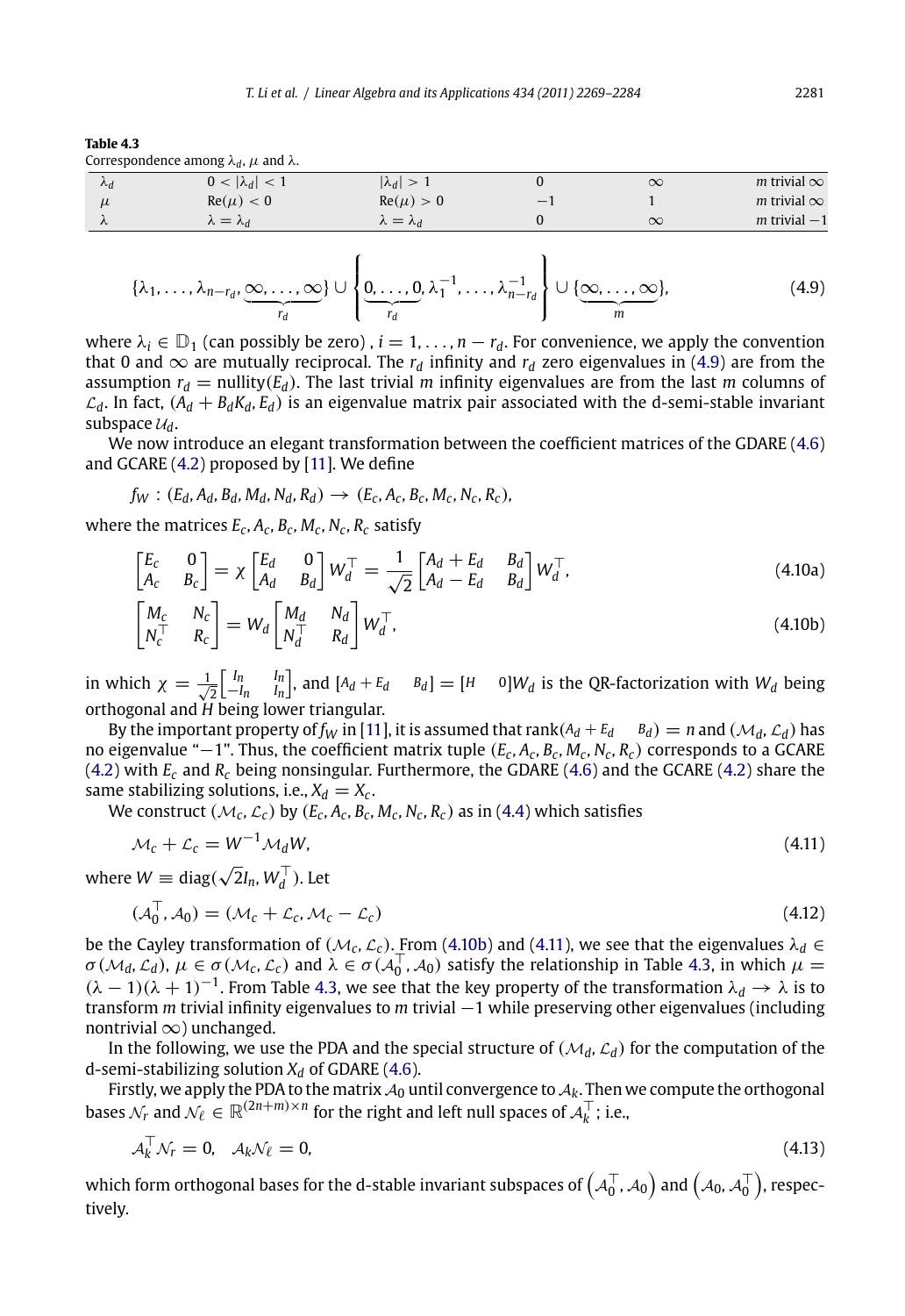We then compute the QR-factorization  $A_0N_r = Q_1R_1$ , where  $Q_1$  is orthogonal and  $R_1$  is upper triangular. Next compute

$$
S = Q_s^\top \mathcal{A}_0^\top \mathcal{N}_r, \quad T = Q_s^\top \mathcal{A}_0 \mathcal{N}_r,\tag{4.14}
$$

where  $Q_\mathsf{s} = Q_1(:,1:n)$ . We see that  $(S,T)$  forms the d-stable eigenvalue matrix pair of  $\left( \mathcal{A}_0^\top, \mathcal{A}_0 \right)$ associated with  $N_r$ , and *T* is clearly nonsingular.

We would like to separate the invariant subspaces of  $\left( \mathcal{A}^\top_0,\mathcal{A}_0\right)$  corresponding to the zero and nonzero d-stable eigenvalues. Let *G* = *T*−1*S*. By Van Dooren's algorithm [10], there is an orthogonal matrix  $\Phi \in \mathbb{R}^{n \times n}$  such that

$$
\Phi G \Phi^{\top} = \begin{bmatrix} G_{11} & G_{12} \\ 0 & G_{22} \end{bmatrix},
$$

where  $G_{11} \in \mathbb{R}^{s \times s}$  with  $\sigma(G_{11}) = \left\{ \lambda \in \sigma\left(\mathcal{A}_0^{\top}, \mathcal{A}_0\right) | 0 < |\lambda| < 1 \right\}$  and  $G_{22} \in \mathbb{R}^{(n-s) \times (n-s)}$  with *σ* (*G*<sub>22</sub>) = {0}. Since *σ* (*G*<sub>11</sub>) ∩ *σ* (*G*<sub>22</sub>) = *φ*, there is a  $\Psi = \begin{bmatrix} I_s & \Psi_{12} \\ 0 & I_{n-s} \end{bmatrix}$ suc[h that](#page-12-0)

$$
\Psi^{-1} \Phi^\top G \Phi \Psi = \begin{bmatrix} G_{11} & 0 \\ 0 & G_{22} \end{bmatrix},
$$

where  $\Psi_{12}$  solves the Sylvester equation  $G_{11}\Psi_{12} - \Psi_{12}G_{22} = G_{12}$  uniquely. Then

 $V_0 = \mathcal{N}_r \Phi \Psi(:, s + 1 : n), \quad \hat{V}_s = \mathcal{N}_r \Phi \Psi(:, 1 : s)$ (4.15)

span the invariant subspaces of  $(\mathcal{A}_0^\top,\mathcal{A}_0)$  corresponding to the zero and nonzero d-stable eigenvalues, respectively.

Let  $\hat{\zeta}_{\ell}$  spans the left null space of  $E_d$ . Then  $\zeta_{\ell}=\left[\hat{\zeta}^{\top}_{\ell},0\right]^{\top}\in\mathbb{R}^{(2n+m)\times r_d}$  contains the  $r_d$  eigenvectors of *(*M*d,* <sup>L</sup>*<sup>d</sup>)* corresponding to the trivial zeros. From the transformation (4.11), we see that *<sup>W</sup>*−<sup>1</sup>*ζ* contains the  $r_d$  eigenvectors of  $\left(\mathcal{A}_0^{\top},\mathcal{A}_0\right)$  corresponding to trivial zeros. Now, we want to extract *W*<sup>−1</sup> $ζ$ <sup> $ℓ$ </sup> from span{*V*<sup>0</sup>}.

Compute the QR-factorization  $[w^{-1}\zeta_\ell \quad v_0] = Q_0R_0$ , where  $Q_0$  is orthogonal and  $R_0$  is upper triangular. Let

$$
\widehat{V}_0 = Q_0(:, r_d + 1 : n - s),\tag{4.16}
$$

which forms the eigenvectors of  $\left( {\cal A}_0^\top,{\cal A}_0\right)$  corresponding to zero eigenvalues of  $(S_d,E_d).$ 

We will next find the invariant space  $U_\infty$  of  $\left( \mathcal{A}^\top_0,\mathcal{A}_0\right)$  corresponding to the infinity eigenvalues. Compute the QR-factorization  $A_0\mathcal{N}_\ell = Q_\infty R_\infty$ , where  $Q_\infty$  is orthogonal and  $R_\infty$  is upper triangular. Let

$$
\mathcal{N}_{\infty} = \mathcal{N}_{\ell} Q_{\infty}(:, s + 1:n) \equiv \begin{bmatrix} \mathcal{N}_{\infty,1} \\ \mathcal{N}_{\infty,2} \\ \mathcal{N}_{\infty,3} \end{bmatrix} \begin{matrix} \n\}n \\ \n\}n \\ \n\end{matrix}, \quad V_s = \begin{bmatrix} \n\widehat{V}_s & \widehat{V}_0 \end{bmatrix} \equiv \begin{bmatrix} V_{s1} \\ V_{s2} \\ V_{s3} \end{bmatrix} \begin{matrix} \n\}n \\ \n\}n \\ \n\end{matrix}.
$$

From the Cayley transform, there is a full rank matrix  $Z \in \mathbb{R}^{(n-s)\times r_d}$  so that

$$
V = \begin{bmatrix} V_{s1} & N_{\infty,1}Z \\ V_{s2} & N_{\infty,2}Z \\ V_{s3} & N_{\infty,3}Z \end{bmatrix} \equiv \begin{bmatrix} V_1 \\ V_2 \\ V_3 \end{bmatrix}
$$
 (4.17)

.

is a basis of an invariant subspace of  $\left( \mathcal{A}_0^{\top}, \mathcal{A}_0 \right)$ , satisfying Span $\{V\} = {\rm Span} \begin{cases} \left\vert \begin{matrix} X_C E_C \ R_I \ R_C \end{matrix} \right\vert_0^2 \end{cases}$ /

To determine Z, (4.17) and the fact  $X_c = X_c^\top$  imply

$$
\begin{bmatrix} V_{s2}^{\top} \\ Z^{\top} \mathcal{N}_{\infty,2}^{\top} \end{bmatrix} E_c^{\top} \begin{bmatrix} V_{s1} & \mathcal{N}_{\infty,1} Z \end{bmatrix} = \begin{bmatrix} V_{s1}^{\top} \\ Z^{\top} \mathcal{N}_{\infty,1}^{\top} \end{bmatrix} E_c \begin{bmatrix} V_{s2} & \mathcal{N}_{\infty,2} Z \end{bmatrix}.
$$

<span id="page-13-0"></span>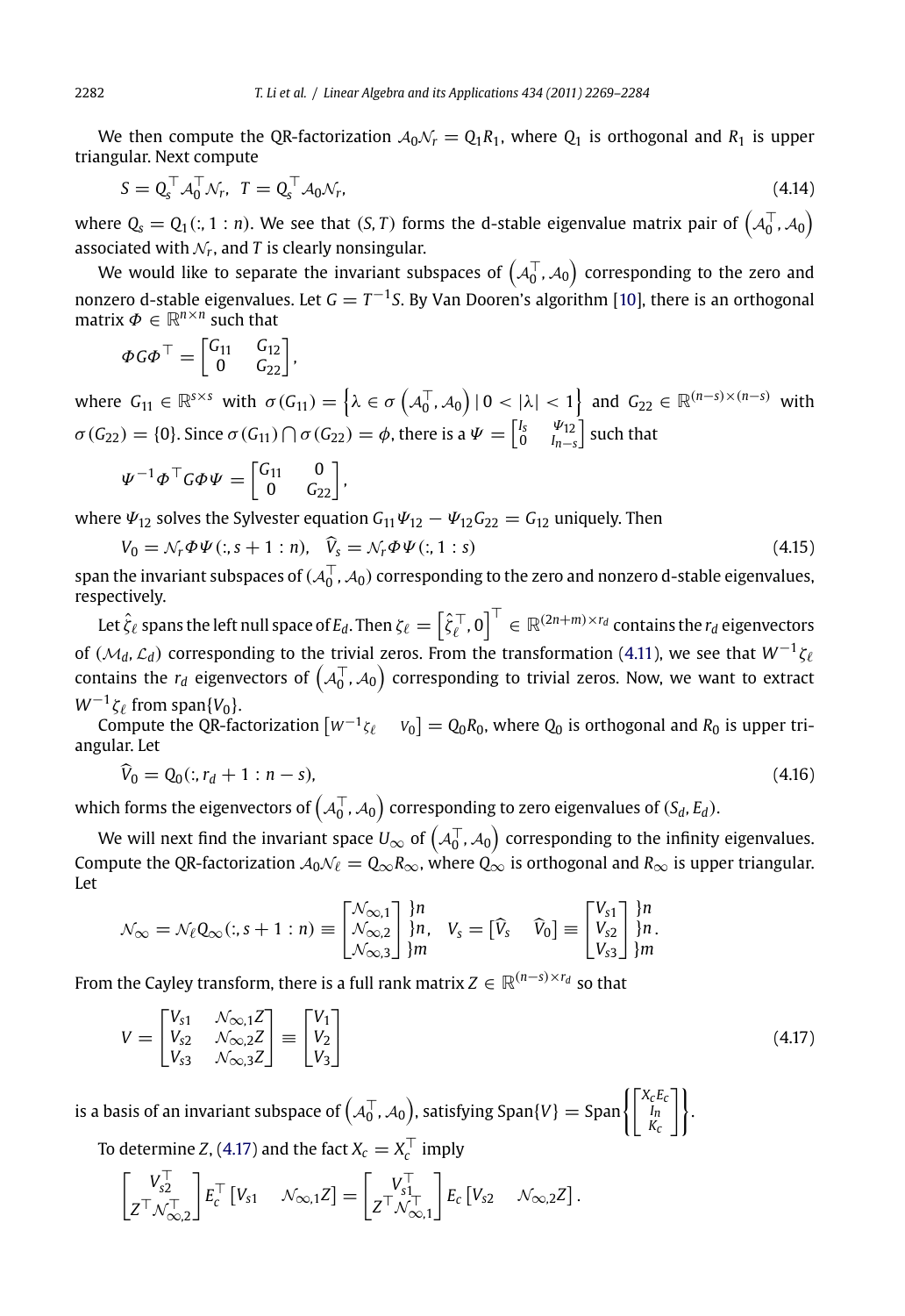That is,

$$
V_{s2}^{\top} E_c^{\top} V_{s1} = V_{s1}^{\top} E_c V_{s2}, \tag{4.18a}
$$

$$
Z^{\top} \mathcal{N}_{\infty,2}^{\top} E_c^{\top} V_{s1} = Z^{\top} \mathcal{N}_{\infty,1}^{\top} E_c V_{s2}, \tag{4.18b}
$$

$$
V_{s2}^{\top} E_c^{\top} \mathcal{N}_{\infty,1} Z = V_{s1}^{\top} E_c \mathcal{N}_{\infty,2} Z, \tag{4.18c}
$$

$$
Z^{\top} \mathcal{N}_{\infty,2}^{\top} E_c^{\top} \mathcal{N}_{\infty,1} Z = Z^{\top} \mathcal{N}_{\infty,1}^{\top} E_c \mathcal{N}_{\infty,2} Z.
$$
\n(4.18d)

Since  $E_c$  is nonsingular, from the isotropic property of  $\begin{bmatrix} V_{s1} \\ V_{s2} \end{bmatrix}$  $\int$  and  $\begin{bmatrix} N_{\infty 1} \\ N_{\infty 2} \end{bmatrix}$  , (4.18a) and (4.18d) hold automatically. Since (4.18b) is the transpose [of \(4](#page-11-0).18c), the matrix *Z* is solved by finding the basis of Null  $\left(V_{s2}^\top E_c^\top \mathcal{N}_{\infty,1} - V_{s1}^\top E_c \mathcal{N}_{\infty,2}\right)$ .

Finally, we have the d-semi-stabilizing solution  $X_d$  for GDARE (4.6) can be obtained by

$$
X_d = X_c = V_1 V_2^{-1} E_c^{-1}.
$$
\nWe summarize the computational steps (4.12)–(4.19) for  $X_d$  in Algorithm 4.1.

**Algorithm 4.1** (for GDARE (4.6)).

Input*: Ed, Ad, Bd, Md, Nd, Rd; τ (a small tolerance);*

Output*: The d-semi-stabilizing solution Xd of* (4.6)*.*

- *1.* Construct  $A_0$  *via* (4.12)*.*
- 2. Apply PDA to  $\left( \mathcal{A}_{0}^{\top}, \mathcal{A}_{0} \right)$  until dist  $\left( \text{Null}(\mathcal{A}_k), \text{Null}(\mathcal{A}_{k-1}) \right) < \tau$ .
- 3. Compute bases  $\mathcal{N}_r$ ,  $\mathcal{N}_\ell$  for the right and left null spaces of  $\mathcal{A}_k^\top$  as in (4.13).
- 4. Compute bases V<sub>0</sub>,  $\widehat{V}_s$  for d-stable invariant subspaces of  $\left(\mathcal{A}^{\top}_0,\mathcal{A}_0\right)$  as in (4.15).
- 5. Compute eigenvectors  $\widehat{V}_0$  of  $\left( {\cal A}^{\top}_0, {\cal A}_0 \right)$  corresponding to zeros as in (4.16).

6. Determine 
$$
Z
$$
 by  $(4.18c)$ .

*7.* Compute  $X_d = V_1 V_2^{-1} E_c^{-1}$  as in (4.19).

In the following, we apply Algorithm 4.1 for a discrete-time descriptor system with *Ed* being singular. To measure the accuracy of the computed solution  $\tilde{X}_d$  for the GDARE, we use the "normalized" residual:  $-1$ 

$$
\mathrm{NR}_{d} \equiv \frac{\left\|A_{d}^{\top} \widetilde{X}_{d} A_{d} - E_{d}^{\top} \widetilde{X}_{d} E_{d} - \left(N_{d} + A_{d}^{\top} \widetilde{X}_{d} B_{d}\right) \left(R_{d} + B_{d}^{\top} \widetilde{X}_{d} B_{d}\right)^{-1} \left(N_{d} + A_{d}^{\top} \widetilde{X}_{d} B_{d}\right)^{\top} + M_{d}\right\|}{\left\|A_{d}^{\top} \widetilde{X}_{d} A_{d}\right\| + \left\|E_{d}^{\top} \widetilde{X}_{d} E_{d}\right\| + \left\|\left(N_{d} + A_{d}^{\top} \widetilde{X}_{d} B_{d}\right) \left(R_{d} + B_{d}^{\top} \widetilde{X}_{d} B_{d}\right)^{-1} \left(N_{d} + A_{d}^{\top} \widetilde{X}_{d} B_{d}^{\top}\right)^{\top}\right\| + \|M_{d}\|}.
$$

**Example 4.3.** With  $n = 10$ ,  $m = 6$ , we let  $A_d = \text{rand}(n)$ ,  $B_d = \text{rand}(n, m)$ ,  $N_d = \text{rand}(n, m)$ . Construct

 $E_d = E_{d1} E_{d2}^{\top}, \quad R_d = R_{d1} + R_{d1}^{\top}, \quad M_d = M_{d1} + M_{d1}^{\top},$ 

 $\text{where } E_{d1} = \text{rand}(n, n-3), E_{d2} = \text{rand}(n, n-3), R_{d1} = \text{rand}(m) \text{ and } M_{d1} = \text{rand}(n).$  We check that nullity( $E_d$ ) = 3 and the algebraic multiplicity of the zero eigenvalue of ( $M_d$ ,  $\mathcal{L}_d$ ) is also 3. Algorithm 4.1 gives

 $NR_d = 1.472e - 015$ .

In this example, the PDA in Step 2 converges quadratically. In addition, Steps 4 and 5 are not required, and *Z* in Step 6 is chosen to be the obvious *I*3.

**Example 4.4.** With  $n = 20$ ,  $m = 15$ , we let

$$
\widetilde{A}_d = [0_{n,4} \text{ rand}(n, n-4)], \quad B_d = \text{rand}(n, m), \ \widetilde{N}_d^{\top} = [0_{m,4} \text{ rand}(m, n-4)], \n\widetilde{E}_d = E_{d1} E_{d2}^{\top}, \quad \widetilde{M}_d = \text{diag}\left(0_4, M_{d1} + M_{d1}^{\top}\right), \quad R_d = R_{d1} + R_{d1}^{\top},
$$